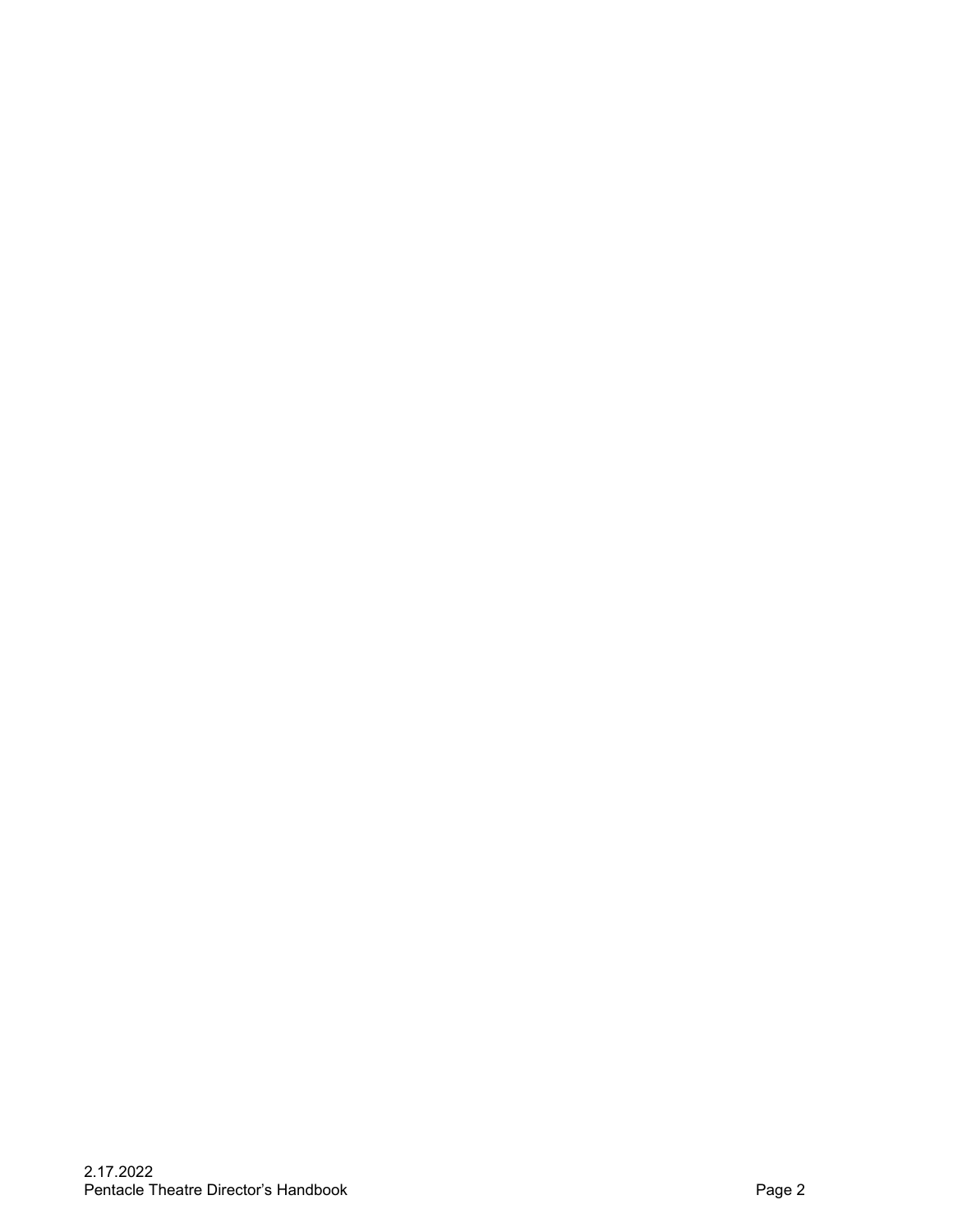# **Director's Handbook Table of Contents**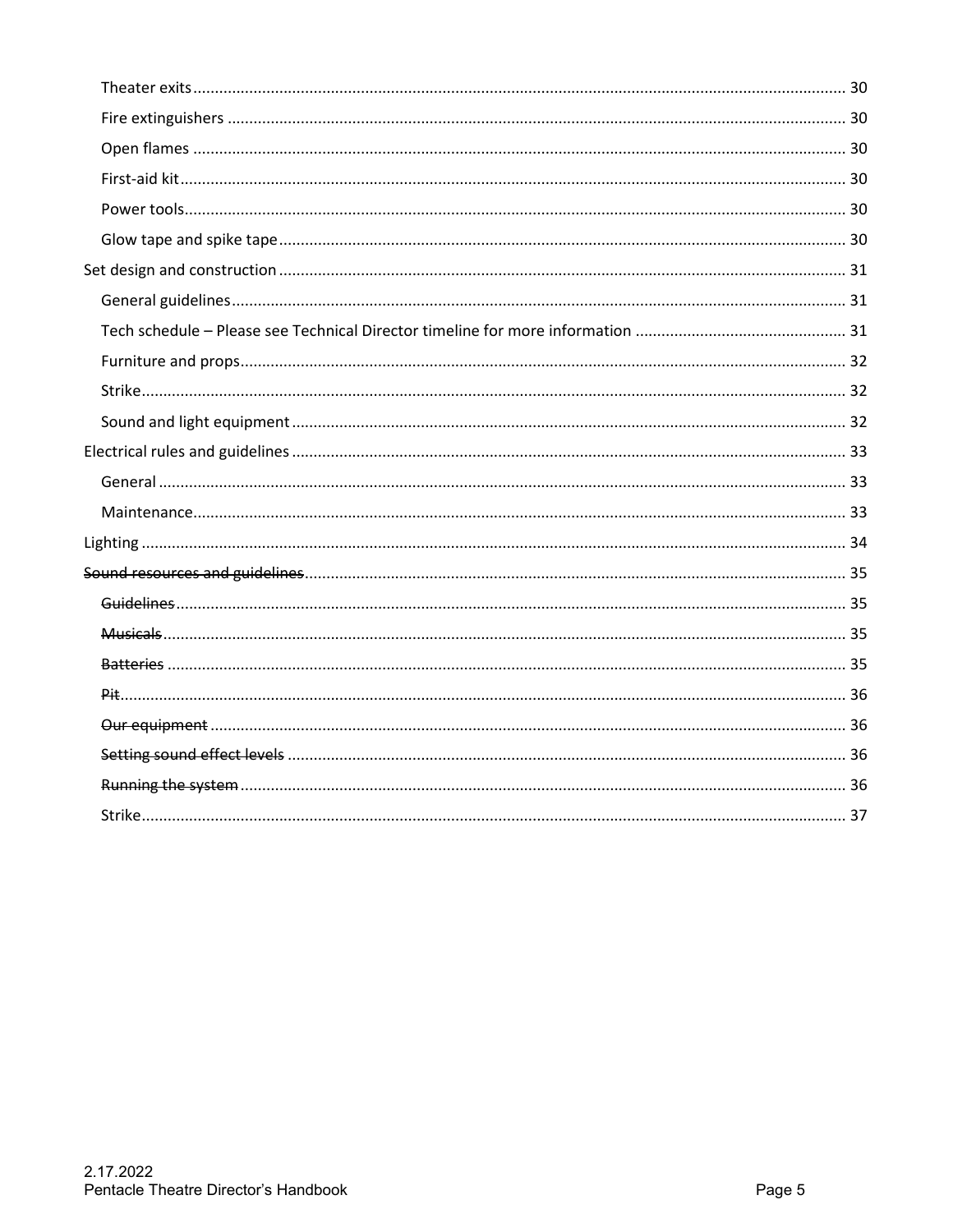## **Key contacts**

#### <span id="page-5-1"></span><span id="page-5-0"></span>**2022 Board**

**Erik Davis – President** 503-508-2781 [Erik@pentacletheatre.org](mailto:Erik@pentacletheatre.org) Healthcare Consultant & Risk Manager

**Emma Thurston – Vice President** (503) 507-7747 [emma@pentacletheatre.org](mailto:emma@pentacletheatre.org) Aldrich Benefits

**Holly Giesbrecht – Secretary** 971-599-8499 [holly@pentacletheatre.org](mailto:holly@pentacletheatre.org) HR Analyst, Oregon Public Utilities Commission

**Bruce Thompson – Treasurer** (503) 302-9419 [bruce@pentacletheatre.org](mailto:bruce@pentacletheatre.org) Retired – US Armey Officer (LTC)

**Clyde Berry** (757) 641-0740 [clyde@pentacletheatre.org](mailto:clyde@pentacletheatre.org)

**Patrick Mose**r (503) 932-5223 [patrick@pentacletheatre.org](mailto:patrick@pentacletheatre.org) Oregon State University

**Debbie Neel** (503) 991-1479 [debbie@pentacletheatre.org](mailto:debbie@pentacletheatre.org) retired educator

**Lizabeth Rogers** (310) 387-5606 [lizabeth@pentacletheatre.org](mailto:lizabeth@pentacletheatre.org) Documentary filmmaker

**Liz Santillan** (503) 917-9460 [lizsantillan@pentacletheatre.org](mailto:lizsantillan@pentacletheatre.org)

#### **Staff**

**Lisa Joyce – Executive Director** Cell: (971) 718-6758 Office: (503) 485-4300 ext. 108 [lisa@pentacletheatre.org](mailto:lisa@pentacletheatre.org)

**Chris Benham – Technical Director** Cell: (971) 370-0144 Theater: (503) 364-7200 [chris@pentacletheatre.org](mailto:chris@pentacletheatre.org)

**Sean Needles – Box Office Manager** Cell: (971) 718-6759 Office: (503) 485-4300 [sean@pentacletheatre.org](mailto:sean@pentacletheatre.org)

**Quinn Connolly – Facilities Maintenance Coordinator** Cell: (971) 718-1766 Theater: (503) 364-7200 [quinn@pentacletheatre.org](mailto:quinn@pentacletheatre.org)

**Julia Sargent – Bookkeeper** Cell: (503) 522.4004 [julia@pentacletheatre.org](mailto:julia@pentacletheatre.org)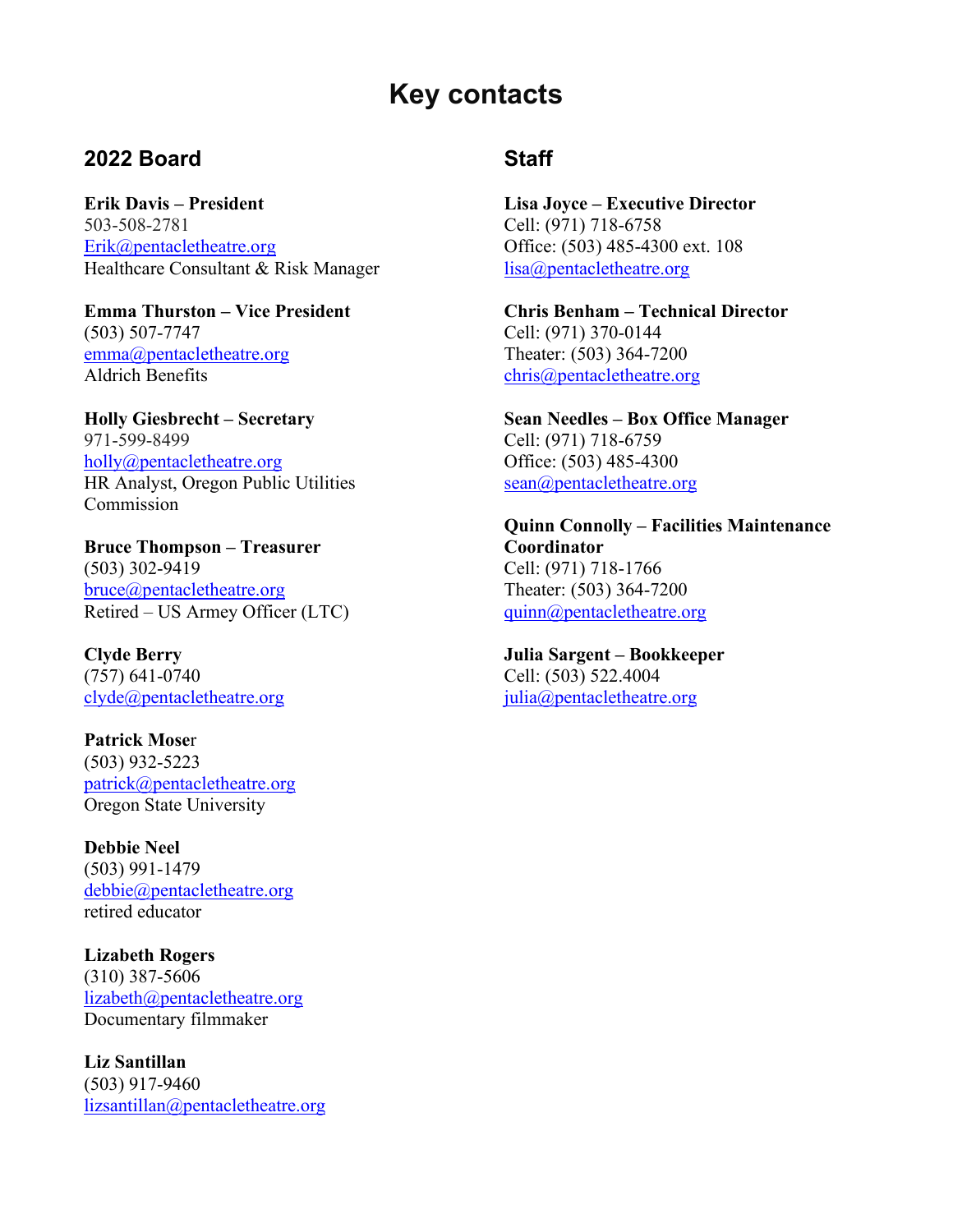#### <span id="page-6-0"></span>**Committee chairs**

**Costumes Susan Schoaps** [sschoaps@gmail.com](mailto:sschoaps@gmail.com) 503-581-3544 Cell: 503-580-4587

**Facilities Tony Zandol** Home: (503) 371-8280 Cell: (503) 409-3041 [tzpentch@comcast.net](mailto:tzpentch@comcast.net)

**Hospitality Sean Needles** Cell: (971) 718-6759 Office: (503) 485-4300 [sean@pentacletheatre.org](mailto:sean@pentacletheatre.org)

**Marketing** defunct

**Props Chris Benham – Technical Director** (971) 370-0144 Theater: (503) 364-7200 [chris@pentacletheatre.org](mailto:chris@pentacletheatre.org)

**Student and Community Night** vacant

**Sound/Audio Chair** Michael McIntosh Home: 503-370-8913 Cell: 503-931-7577 [Mcintosh.audio@icloud.com](mailto:Mcintosh.audio@icloud.com) [sound@pentacletheatre.org](mailto:sound@pentacletheatre.org)

**Wigs & Hair Susan Schoaps** [sschoaps@gmail.com](mailto:sschoaps@gmail.com) 503-581-3544 Cell: 503-580-4587

**Makeup contact Isaac Joyce-Shaw** [isaacjoyceshaw@gmail.com](mailto:isaacjoyceshaw@gmail.com) 971-304-8862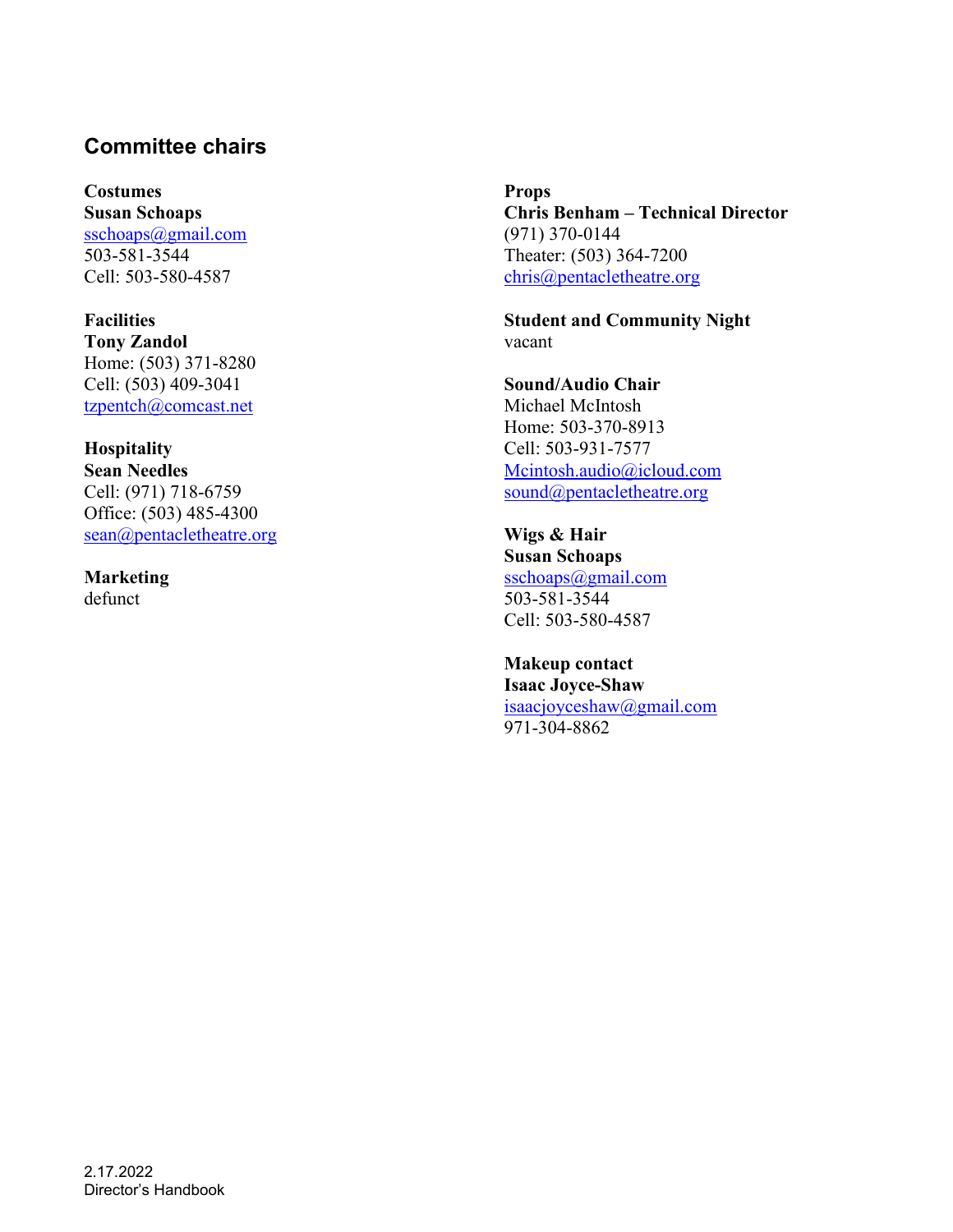#### <span id="page-7-0"></span>**Facilities**

#### **Rehearsal Facility**

197 Liberty St SE Salem, OR 97301 (503) 485-4300

#### **Theater location**

324 52nd Ave NW Salem OR 97304 (503) 364-7200

**Electrical, lighting, plumbing or heating issues** Quinn Connolly [quinn@pentacletheatre.org](mailto:quinn@pentacletheatre.org) (971) 716-5079

#### **Mailing Address**

PO Box 8271 Salem OR 97303

### <span id="page-7-1"></span>**Other contacts**

#### **Alarm & Security**

Greg Blankenship Alarm NW Tech Cell: (503) 871-0830 Land: (503) 361-0830 [Antwest2@gmail.com](mailto:Antwest2@gmail.com)

#### **Photographer**

Vicki Woods (714) 402-4569 [zombies.vicki@aol.com](mailto:zombies.vicki@aol.com)

#### **Piano Tuner**

Matt or Chris Northwest Piano Service (503) 371-8863

**Program Designer/Editor** Carlee Wright [carleewright@gmail.com](mailto:carleewright@gmail.com)

**Web Master** Lisa Joyce, Executive Director (503) 485-4300 ext. 108 (971) 718-6758 [lisa@pentacletheatre.org](mailto:lisa@pentacletheatre.org)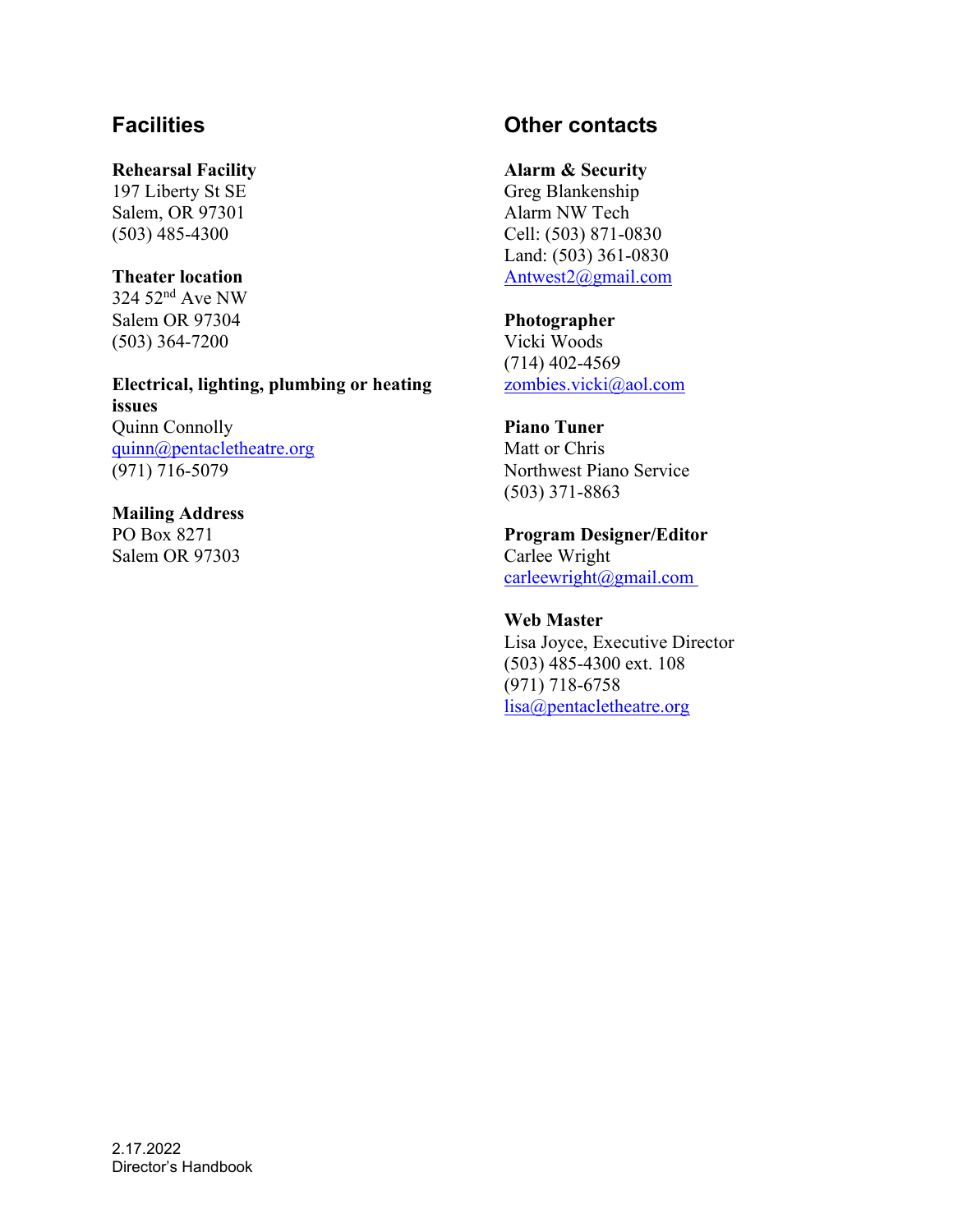## **Administration**

### <span id="page-8-1"></span><span id="page-8-0"></span>**Office support**

The business office supports directors' administrative work (i.e., eNews, copying resources, script ordering, budget information, keys, marketing, web posting, poster and program printing).

The business office ensures compliance with copyright law, and maintains a complex database of patron records, donors and volunteers.

Photocopying is governed by copyright and licensing restrictions. No illegal photocopying is permitted at the Pentacle Theatre ticket office.

## <span id="page-8-2"></span>**Board expectations for Executive Director accessibility, etc.**

**Hours of availability:** In recognition of the fact that Pentacle Theatre relies heavily on volunteers to conduct business, the Executive Director's schedule flexes from day-to-day to accommodate work in the evenings. Hours of availability by phone or email are between 9 a.m. to 9 p.m. Monday through Friday to conduct business. When possible, schedule a meeting or phone call.

**Weekends**: The theater operates during weekends and often meetings happen during the weekends, too. The Executive Director is available during the weekends to respond to emergencies – and should be informed about things that will negatively affect patron experience (the smell during *Yellow* was a good example), accidents or injuries to volunteers or patrons and true emergencies (fire, sewer system issues, damage to the facility that will affect operations). If you need to tell the Executive Director something that doesn't fall in those categories, send an email. You can expect a response during the next business day.

**Emails**: Please allow one **business** day to reply. If you don't get a response to an email, please feel free to nudge the ED via text.

**Attendance at rehearsals:** Attending rehearsals helps the Executive Director better represent your show in Pentacle's marketing. It enables the Executive Director and office team to answer patron questions about the production more effectively. It also connects the office team to the creative volunteers.

Depending on availability, there are a few key rehearsals the Executive Director will make a priority to attend (the ED may attend others or just pop in periodically to see how things are going):

- first read-through
- last full run-through before the show moves to the theater
- safety walkthrough
- Sunday dress rehearsal the week before opening

### <span id="page-8-3"></span>**Membership requirement**

A person must be a member in good standing of the theater to direct. The office will deduct the membership fee from the director's stipend if necessary.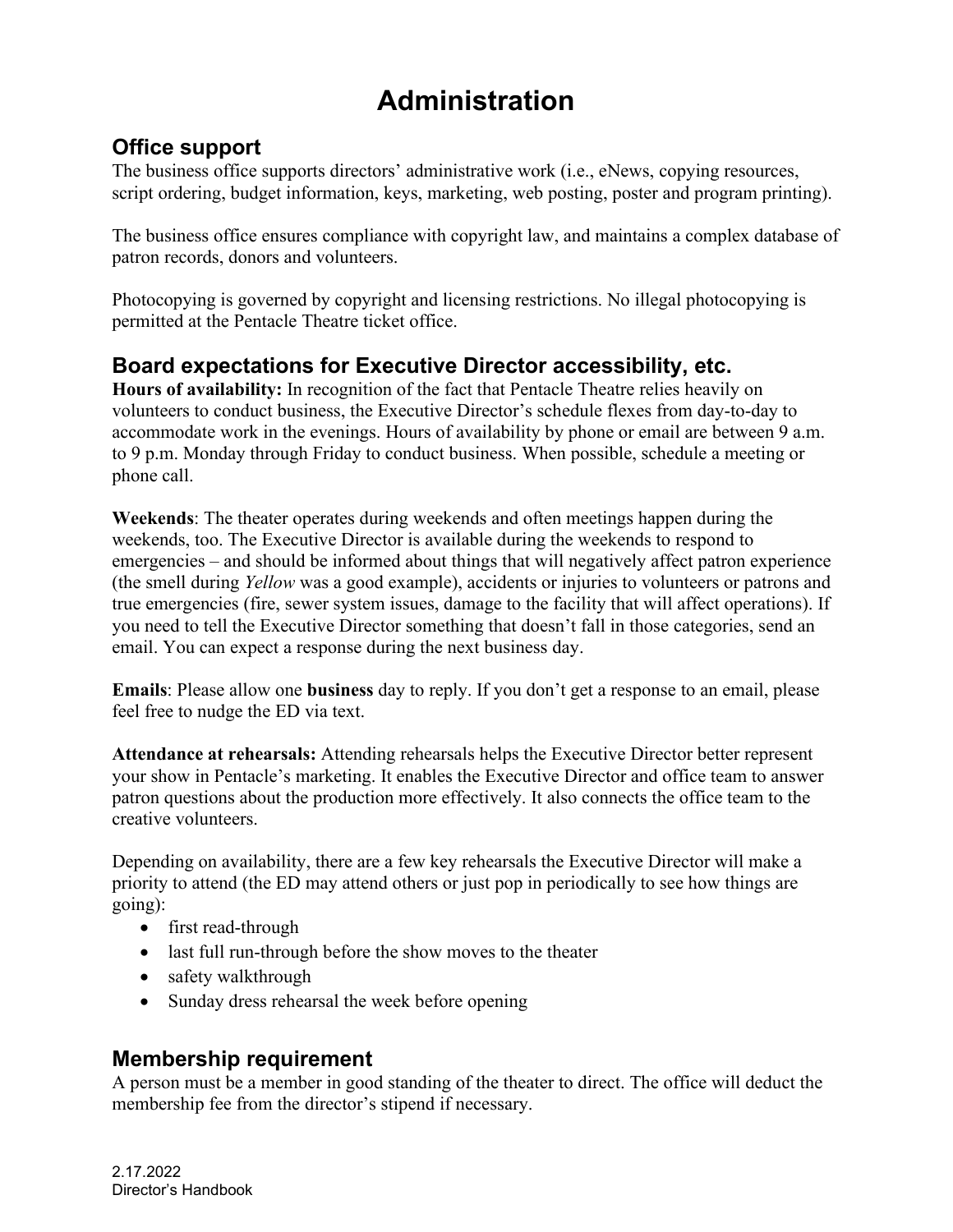## <span id="page-9-0"></span>**Keys**

*The week before auditions*, the executive director will provide the director with two sets of keys and the security code for rehearsal space. Each key will open the rehearsal space and the office. **(Be sure to assign one of your key sets to your earliest arriving crewmember to let others in). One week before the show moves into the theater, the executive director will issue (a) master key(s) to the theater. To receive a stipend, the director must return all keys to the executive director within one week of the show closing. (See Theatre Key Policy.)**

#### <span id="page-9-1"></span>**Royalties/scripts/scores**

The business office is responsible for making all arrangements for ordering scripts, scores, etc. Scripts for non-musical shows become property of cast and crew. *For musical productions*, *directors* are responsible for returning rented or borrowed scripts and orchestrations to the business office within three days of closing. **The cast is responsible for removing all pencil marks from rental scripts before returning.** Pentacle will collect a deposit for each libretto to ensure librettos are returned in good condition. The business office may deduct penalties for late returns and missing librettos from the director's stipend.

### <span id="page-9-2"></span>**Copyright and performance rights**

Review the language in the licensing agreement for your play or musical. Failure to abide by the terms of the agreement may result in increased fees and the licensing agency may not allow the theater to produce their plays in the future. Terms typically address gender of performers, alterations to the time, locales or setting of the plays. Most contracts prohibit videotaping the performance without written permission.

Contact the executive director if you want to seek permission to record the production or request a change to the script, casting, time, locale or setting of the play.

### <span id="page-9-3"></span>**Music rights**

If the music is an integral part of your production—characters mention the title, dance to a portion of it or music is underscoring your production—you must have grand rights for the music. This is a **time-consuming process and affects the budget** of your production (requiring board approval). Initiate this work as soon as you can. The executive director can assist. See "Using Recorded Music—Legally."

We use a licensing agency to acquire rights. Budget at least \$70 per song per performance plus the \$179 licensing application. Please provide the following information about each song you would like to use:

- Title
- Artist
- Publisher
- Record label
- Website where you found the music
- Length of track
- Detail of what will be happening while the music plays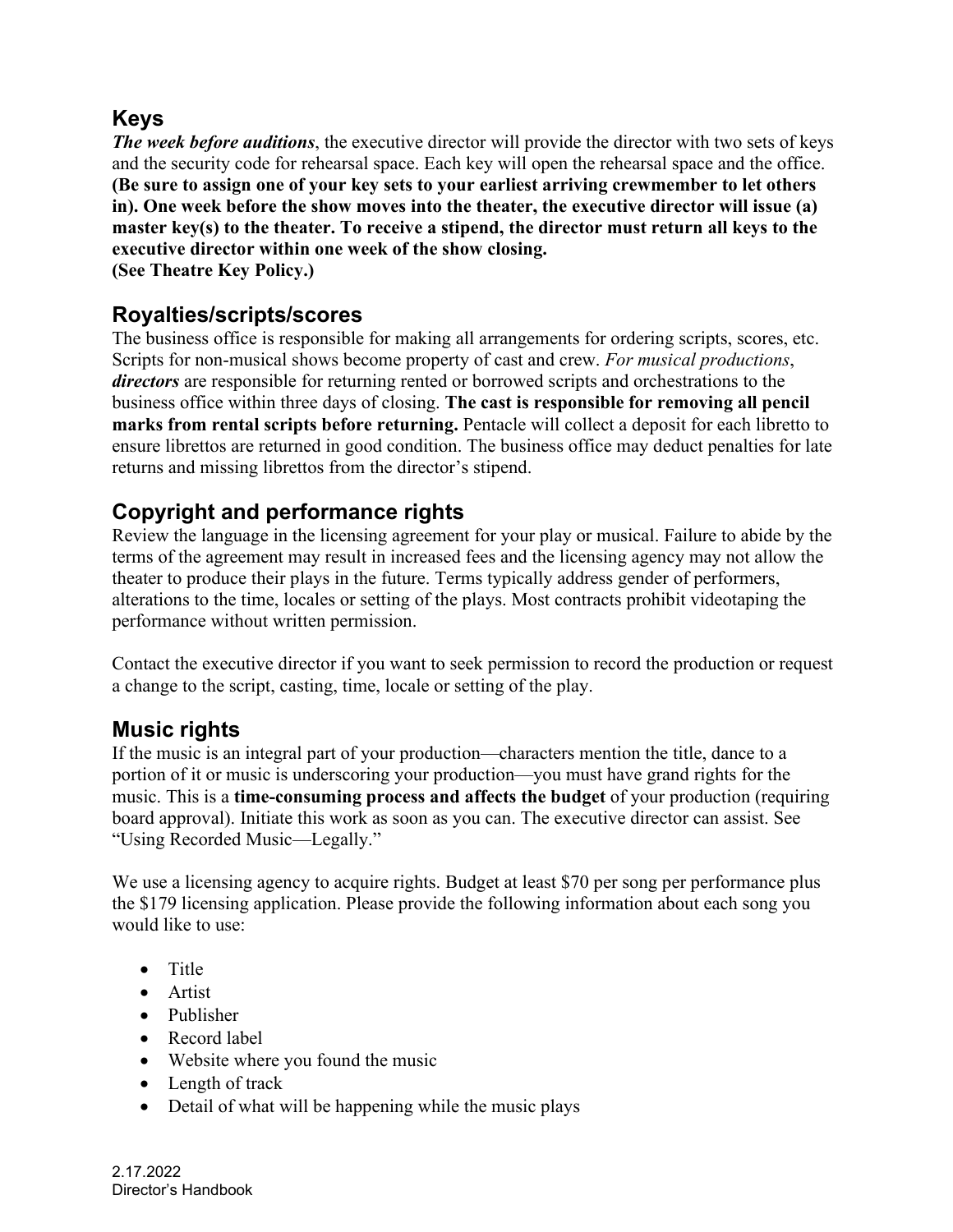

An easy way to find much of this information is via YouTube. Click on the show more

For correctly licensed YouTube posts, you will see this:

| Learn more                |                                                                                                                                                                                                                                                                           |
|---------------------------|---------------------------------------------------------------------------------------------------------------------------------------------------------------------------------------------------------------------------------------------------------------------------|
|                           |                                                                                                                                                                                                                                                                           |
|                           | Listen ad-free with YouTube Premium                                                                                                                                                                                                                                       |
| Song                      | For the Love of You (Pt. 1 & Pt. 2)                                                                                                                                                                                                                                       |
| Artist                    | The Isley Brothers                                                                                                                                                                                                                                                        |
| Licensed to<br>YouTube by | SME (on behalf of Sony Music Entertainment);<br>LatinAutor - SonyATV, BMG Rights Management,<br>SOLAR Music Rights Management, LatinAutor -<br>UMPG, UNIAO BRASILEIRA DE EDITORAS DE<br>MUSICA - UBEM, EMI Music Publishing, LatinAutor,<br>and 12 Music Rights Societies |
| <b>SHOW LESS</b>          |                                                                                                                                                                                                                                                                           |

For pre-show or intermission music, you or your sound designer must confirm that they are covered by our ASCAP [\(https://www.ascap.com/repertory\)](https://www.ascap.com/repertory) or BMI [\(http://repertoire.bmi.com/\)](http://repertoire.bmi.com/) "jukebox" licenses.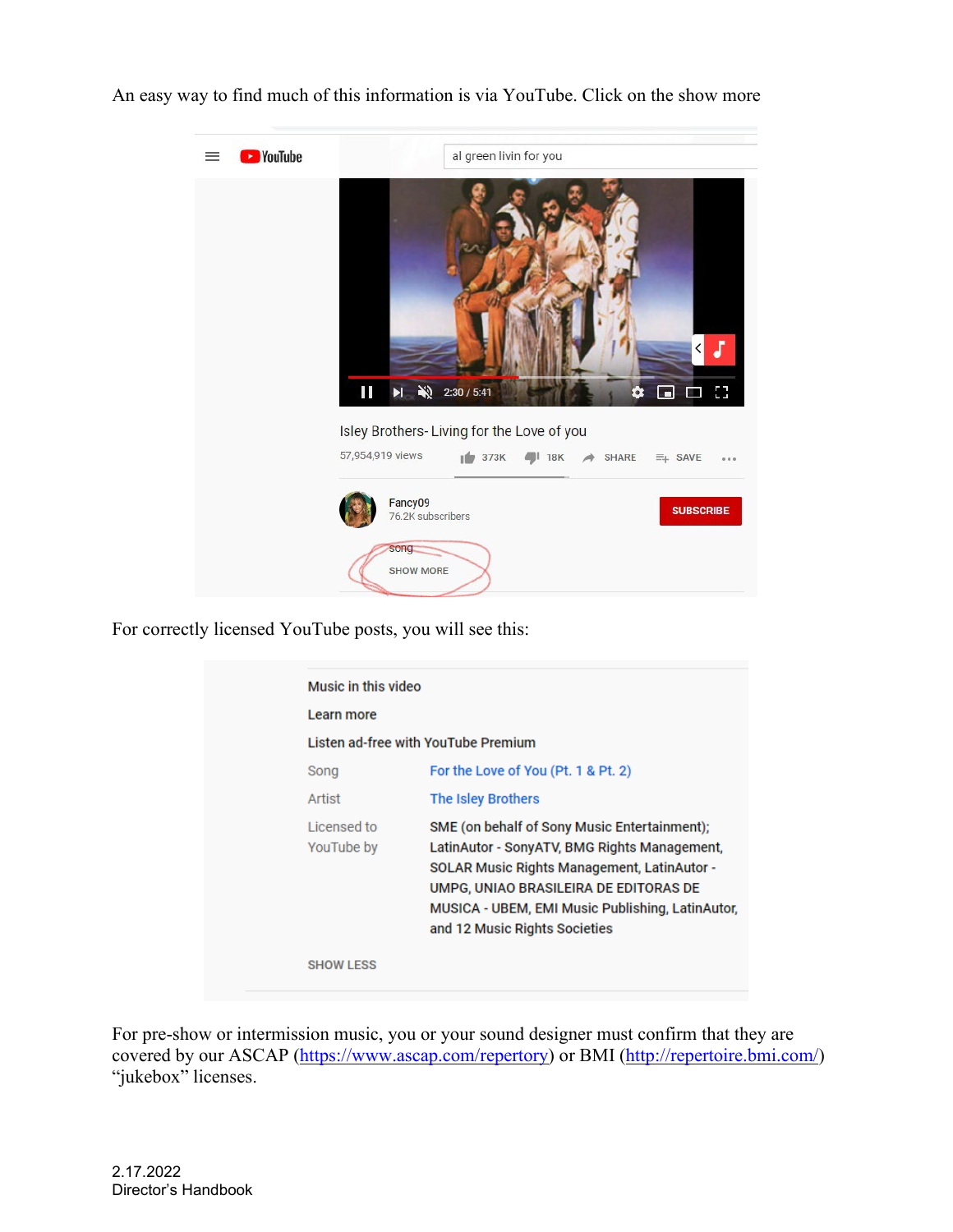## <span id="page-11-0"></span>**Production dates**

The governing board sets the production dates of all plays. Only the board can add performances within the scheduled run dates or change production dates. If a show is selling out, the board may ask the director and cast to add a performance. The cast must consent to added performances; if they are unwilling or unable to add a performance to their personal schedules, the board will not add a performance. **For 2020, each musical will have an added matinee.**

#### **Directors must inform the office if the play is unique such as not having an intermission as soon as they have made that determination.**

#### <span id="page-11-1"></span>**Benefit Performances**

The executive director will inform directors of benefit performances. Information will include any requirements or request the benefit sponsor may have (i.e., speech prior to performance etc.)

### <span id="page-11-2"></span>**Budget**

- The director is responsible for preparing the show's budget when proposing the show.
- **Within two weeks of the board's selection of the season, the show director, the executive director and technical director will review and firm up the show budget. A second review will happen prior to auditions. If a director of a musical needs librettos earlier than the usual two months prior to opening, or requires more librettos than in the standard package, the director of the musical must inform the executive director as early as possible. This will allow time for the board to approve the budget and for the theater to avoid rush shipping costs.**
- The board must approve any changes to the budget. The director (not the liaison or other production team member) will present requested increases before the board.
- Print the name **of the production**, the **purchaser's name** and the **intended use of the materials** (props, costumes, etc.) on all receipts. These receipts are your proof of purchase. The office will not reimburse expenses without these receipts. Use the reimbursement request form to list
- The director must contact the business office for any cash advances. The business office will only issue advance payments to the director. The director may authorize certain members of the cast and crew to purchase necessary materials but must take final responsibility for payment. Use the [reimbursement request form](https://pentacletheatre.org/wp-content/uploads/2017/11/Reimbursement-request.xlsx) to submit all expenses to the office, even when an advance has been issued.
- **Only the executive and technical directors may charge purchases in the name of Pentacle Theatre.**
- The director must provide all receipts with documentation to the business office for timely reimbursement. The business office will prepare and reconcile the final show budget to actuals and provide that recap and provide the director with a breakdown of all costs against budget.

The director is responsible for gathering all receipts and [reimbursement request forms](https://pentacletheatre.org/wp-content/uploads/2017/11/Reimbursement-request.xlsx) for presentation to the business office **within 30 days of the show closing.**

• Failure to submit the [reimbursement request form](https://pentacletheatre.org/wp-content/uploads/2017/11/Reimbursement-request.xlsx) and receipts within the timeline will result in forfeiture of the director's stipend.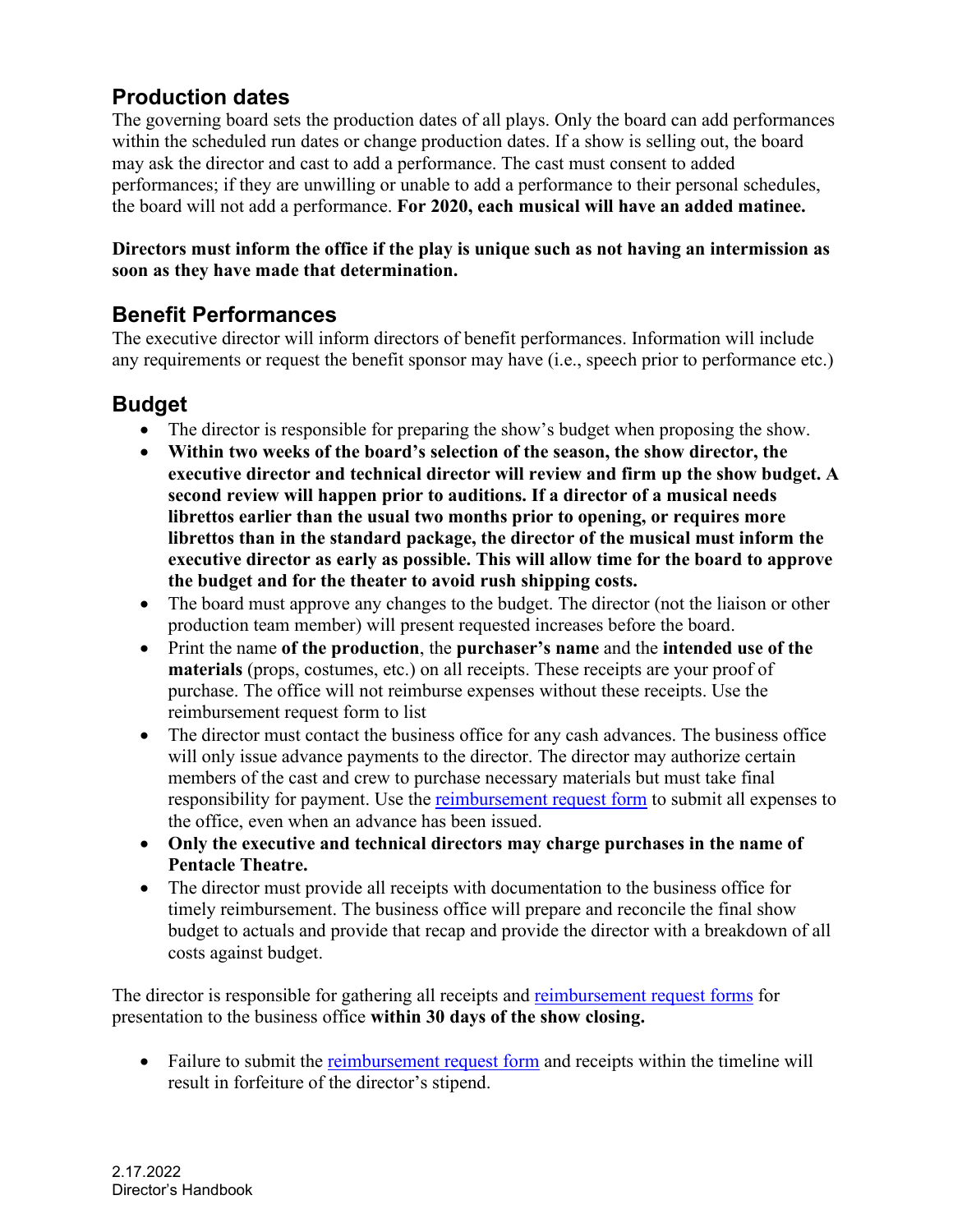• All theater-owned costumes and rentals must be returned prior to payment of the director's stipend.

#### <span id="page-12-0"></span>**ASL Interpreters**

Please work with the executive director and the technical director if you desire to have a rehearsal or performance interpreted. It is important that we plan appropriately for budget, set and lighting to best meet the needs of Deaf patrons.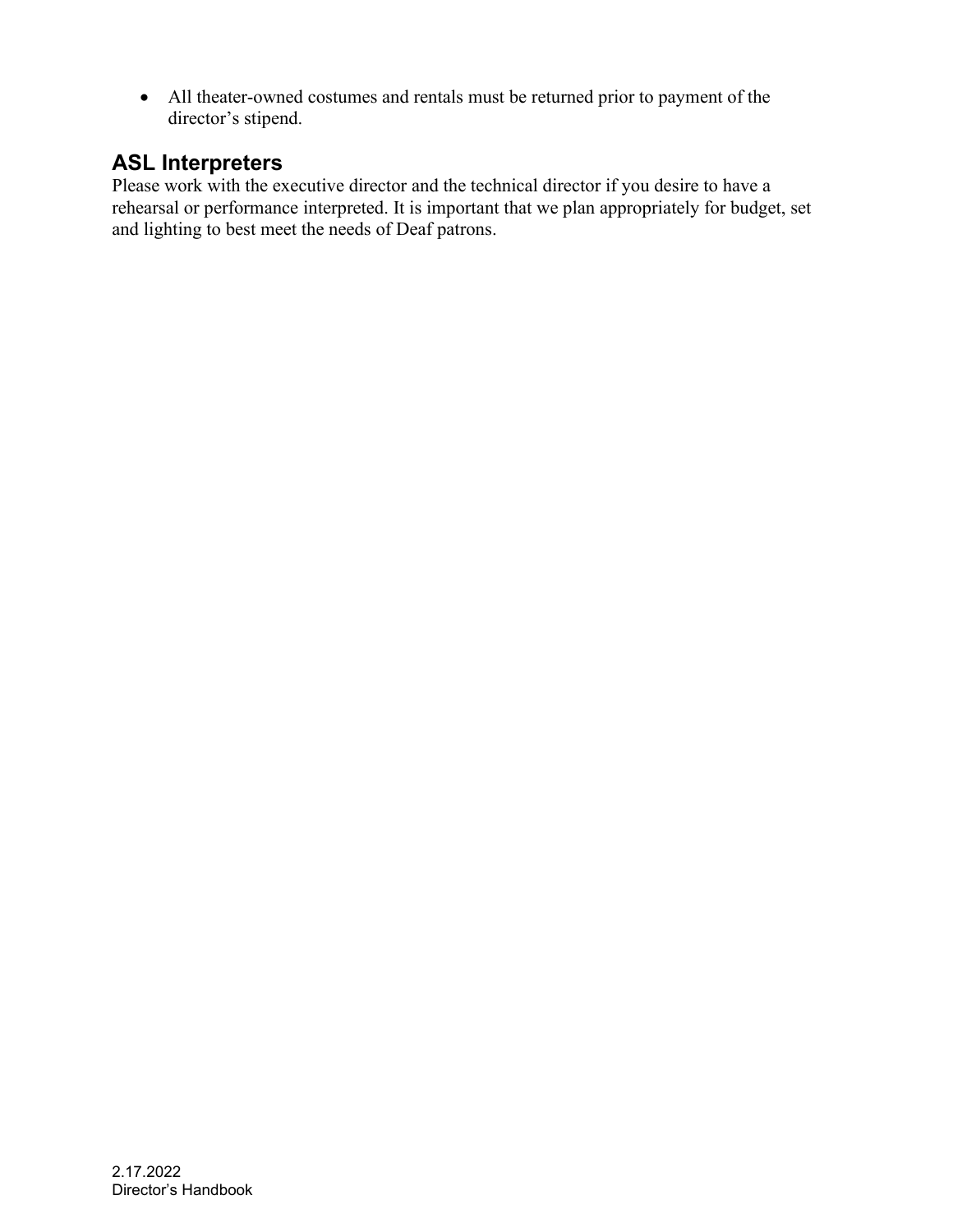## <span id="page-13-0"></span>**Stipends – 2020 policy revised**

No maximum for individuals filling multiple roles.

The director will consult the music director on all aspects of the production, including the configuration of the pit. The music director will participate in presentation of musical proposals to the board.

Adopted January 28, 2019, by the Pentacle Theatre board. Revised Nov. 25, 2019

**To receive a stipend, an individual must file a W-9 with the business office before opening night.** See the following agreement.

The office will not pay a stipend without a completed W-9 and a document showing the amount agreed to by the director and staffer / musician. **Both parties must sign and date BOTH documents provided below.**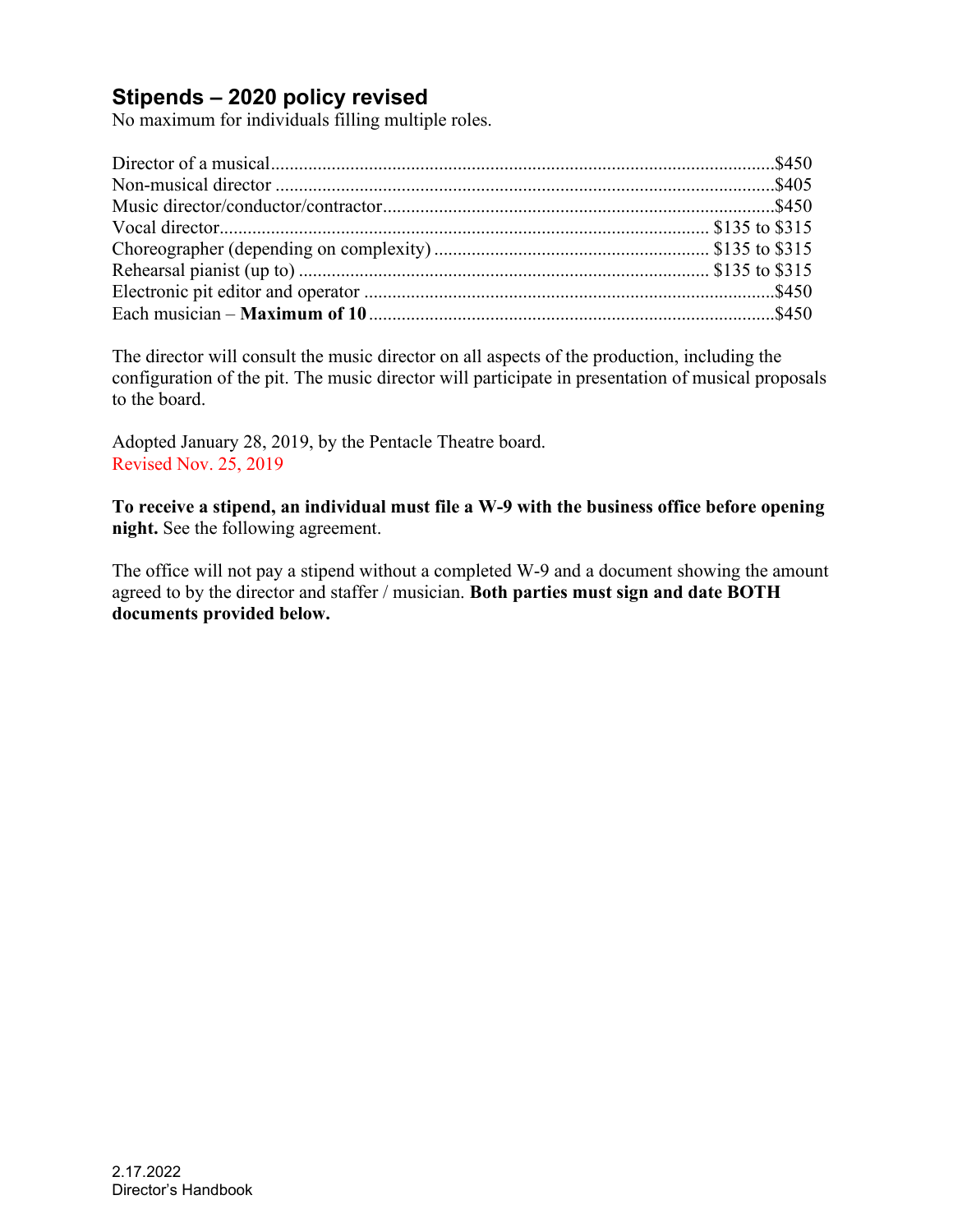## **Stipend agreement**

<span id="page-14-0"></span>

|  |                               |                                                                                                                                                                                                                                                                                                                                                                                                                                                                                                             | Signed this $\_\_\_$ day of $\_\_\_\_\_\_\$ .                                                                                                                                                                                                                                                                                                                                                                                                  |                                                                                                                                                                                                                                                                                                                                         |        |                                         |                                                                   |  |
|--|-------------------------------|-------------------------------------------------------------------------------------------------------------------------------------------------------------------------------------------------------------------------------------------------------------------------------------------------------------------------------------------------------------------------------------------------------------------------------------------------------------------------------------------------------------|------------------------------------------------------------------------------------------------------------------------------------------------------------------------------------------------------------------------------------------------------------------------------------------------------------------------------------------------------------------------------------------------------------------------------------------------|-----------------------------------------------------------------------------------------------------------------------------------------------------------------------------------------------------------------------------------------------------------------------------------------------------------------------------------------|--------|-----------------------------------------|-------------------------------------------------------------------|--|
|  |                               |                                                                                                                                                                                                                                                                                                                                                                                                                                                                                                             |                                                                                                                                                                                                                                                                                                                                                                                                                                                |                                                                                                                                                                                                                                                                                                                                         |        |                                         | $\frac{(\text{date}) \qquad \qquad }{\qquad \qquad }$             |  |
|  |                               |                                                                                                                                                                                                                                                                                                                                                                                                                                                                                                             |                                                                                                                                                                                                                                                                                                                                                                                                                                                |                                                                                                                                                                                                                                                                                                                                         |        |                                         | $\qquad \qquad \mbox{(date)} \qquad \qquad \qquad$                |  |
|  |                               |                                                                                                                                                                                                                                                                                                                                                                                                                                                                                                             |                                                                                                                                                                                                                                                                                                                                                                                                                                                |                                                                                                                                                                                                                                                                                                                                         |        |                                         |                                                                   |  |
|  | Form                          |                                                                                                                                                                                                                                                                                                                                                                                                                                                                                                             | <b>Request for Taxpayer</b>                                                                                                                                                                                                                                                                                                                                                                                                                    |                                                                                                                                                                                                                                                                                                                                         |        |                                         | Give form to the<br>requester. Do not                             |  |
|  |                               | (Rev. October 2007)<br>Department of the Treasury<br>Internal Revenue Service                                                                                                                                                                                                                                                                                                                                                                                                                               | <b>Identification Number and Certification</b>                                                                                                                                                                                                                                                                                                                                                                                                 |                                                                                                                                                                                                                                                                                                                                         |        |                                         | send to the IRS.                                                  |  |
|  | N                             |                                                                                                                                                                                                                                                                                                                                                                                                                                                                                                             | Name (as shown on your income tax return)                                                                                                                                                                                                                                                                                                                                                                                                      |                                                                                                                                                                                                                                                                                                                                         |        |                                         |                                                                   |  |
|  | page<br>$\overline{5}$        |                                                                                                                                                                                                                                                                                                                                                                                                                                                                                                             | Business name, if different from above                                                                                                                                                                                                                                                                                                                                                                                                         |                                                                                                                                                                                                                                                                                                                                         |        |                                         |                                                                   |  |
|  | Print or type<br>Instructions | Other (see instructions)                                                                                                                                                                                                                                                                                                                                                                                                                                                                                    | Check appropriate box:   Individual/Sole proprietor   Corporation   Partnership<br>□ Limited liability company. Enter the tax classification (D=disregarded entity, C=corporation, P=partnership) ▶                                                                                                                                                                                                                                            |                                                                                                                                                                                                                                                                                                                                         |        |                                         | $\Box$ Exempt                                                     |  |
|  |                               |                                                                                                                                                                                                                                                                                                                                                                                                                                                                                                             | Address (number, street, and apt. or suite no.)                                                                                                                                                                                                                                                                                                                                                                                                |                                                                                                                                                                                                                                                                                                                                         |        | Requester's name and address (optional) |                                                                   |  |
|  | Specific                      | City, state, and ZIP code                                                                                                                                                                                                                                                                                                                                                                                                                                                                                   |                                                                                                                                                                                                                                                                                                                                                                                                                                                |                                                                                                                                                                                                                                                                                                                                         |        |                                         |                                                                   |  |
|  | See                           |                                                                                                                                                                                                                                                                                                                                                                                                                                                                                                             | List account number(s) here (optional)                                                                                                                                                                                                                                                                                                                                                                                                         |                                                                                                                                                                                                                                                                                                                                         |        |                                         |                                                                   |  |
|  | Part I                        |                                                                                                                                                                                                                                                                                                                                                                                                                                                                                                             | <b>Taxpayer Identification Number (TIN)</b>                                                                                                                                                                                                                                                                                                                                                                                                    |                                                                                                                                                                                                                                                                                                                                         |        |                                         |                                                                   |  |
|  |                               | Social security number<br>Enter your TIN in the appropriate box. The TIN provided must match the name given on Line 1 to avoid<br>backup withholding. For individuals, this is your social security number (SSN). However, for a resident                                                                                                                                                                                                                                                                   |                                                                                                                                                                                                                                                                                                                                                                                                                                                |                                                                                                                                                                                                                                                                                                                                         |        |                                         |                                                                   |  |
|  |                               | alien, sole proprietor, or disregarded entity, see the Part I instructions on page 3. For other entities, it is<br>or<br>your employer identification number (EIN). If you do not have a number, see How to get a TIN on page 3.                                                                                                                                                                                                                                                                            |                                                                                                                                                                                                                                                                                                                                                                                                                                                |                                                                                                                                                                                                                                                                                                                                         |        |                                         |                                                                   |  |
|  |                               | <b>Employer identification number</b><br>Note. If the account is in more than one name, see the chart on page 4 for guidelines on whose<br>number to enter.                                                                                                                                                                                                                                                                                                                                                 |                                                                                                                                                                                                                                                                                                                                                                                                                                                |                                                                                                                                                                                                                                                                                                                                         |        |                                         |                                                                   |  |
|  |                               | <b>Part II</b> Certification                                                                                                                                                                                                                                                                                                                                                                                                                                                                                |                                                                                                                                                                                                                                                                                                                                                                                                                                                |                                                                                                                                                                                                                                                                                                                                         |        |                                         |                                                                   |  |
|  |                               |                                                                                                                                                                                                                                                                                                                                                                                                                                                                                                             | Under penalties of perjury, I certify that:                                                                                                                                                                                                                                                                                                                                                                                                    |                                                                                                                                                                                                                                                                                                                                         |        |                                         |                                                                   |  |
|  |                               | 1. The number shown on this form is my correct taxpayer identification number (or I am waiting for a number to be issued to me), and<br>2. I am not subject to backup withholding because: (a) I am exempt from backup withholding, or (b) I have not been notified by the Internal<br>Revenue Service (IRS) that I am subject to backup withholding as a result of a failure to report all interest or dividends, or (c) the IRS has<br>notified me that I am no longer subject to backup withholding, and |                                                                                                                                                                                                                                                                                                                                                                                                                                                |                                                                                                                                                                                                                                                                                                                                         |        |                                         |                                                                   |  |
|  |                               |                                                                                                                                                                                                                                                                                                                                                                                                                                                                                                             | 3. I am a U.S. citizen or other U.S. person (defined below).<br>Certification instructions. You must cross out item 2 above if you have been notified by the IRS that you are currently subject to backup                                                                                                                                                                                                                                      |                                                                                                                                                                                                                                                                                                                                         |        |                                         |                                                                   |  |
|  |                               |                                                                                                                                                                                                                                                                                                                                                                                                                                                                                                             | withholding because you have failed to report all interest and dividends on your tax return. For real estate transactions, item 2 does not apply.<br>For mortgage interest paid, acquisition or abandonment of secured property, cancellation of debt, contributions to an individual retirement<br>arrangement (IRA), and generally, payments other than interest and dividends, you are not required to sign the Certification, but you must |                                                                                                                                                                                                                                                                                                                                         |        |                                         |                                                                   |  |
|  | Sign<br>Here                  | Signature of<br>U.S. person $\blacktriangleright$                                                                                                                                                                                                                                                                                                                                                                                                                                                           | provide your correct TIN. See the instructions on page 4                                                                                                                                                                                                                                                                                                                                                                                       |                                                                                                                                                                                                                                                                                                                                         | Date P |                                         |                                                                   |  |
|  |                               | <b>General Instructions</b>                                                                                                                                                                                                                                                                                                                                                                                                                                                                                 |                                                                                                                                                                                                                                                                                                                                                                                                                                                | considered a U.S. person if you are:                                                                                                                                                                                                                                                                                                    |        |                                         | Definition of a U.S. person. For federal tax purposes, you are    |  |
|  |                               | otherwise noted.                                                                                                                                                                                                                                                                                                                                                                                                                                                                                            | Section references are to the Internal Revenue Code unless                                                                                                                                                                                                                                                                                                                                                                                     | . An individual who is a U.S. citizen or U.S. resident alien,                                                                                                                                                                                                                                                                           |        |                                         | • A partnership, corporation, company, or association created or  |  |
|  |                               | <b>Purpose of Form</b>                                                                                                                                                                                                                                                                                                                                                                                                                                                                                      |                                                                                                                                                                                                                                                                                                                                                                                                                                                |                                                                                                                                                                                                                                                                                                                                         |        |                                         | organized in the United States or under the laws of the United    |  |
|  |                               | States,<br>A person who is required to file an information return with the<br>• An estate (other than a foreign estate), or<br>IRS must obtain your correct taxpayer identification number (TIN)<br>to report, for example, income paid to you, real estate                                                                                                                                                                                                                                                 |                                                                                                                                                                                                                                                                                                                                                                                                                                                |                                                                                                                                                                                                                                                                                                                                         |        |                                         |                                                                   |  |
|  |                               | transactions, mortgage interest you paid, acquisition or<br>abandonment of secured property, cancellation of debt, or                                                                                                                                                                                                                                                                                                                                                                                       | 301.7701-7).                                                                                                                                                                                                                                                                                                                                                                                                                                   | • A domestic trust (as defined in Regulations section                                                                                                                                                                                                                                                                                   |        |                                         |                                                                   |  |
|  |                               | contributions you made to an IRA.                                                                                                                                                                                                                                                                                                                                                                                                                                                                           | Use Form W-9 only if you are a U.S. person (including a                                                                                                                                                                                                                                                                                                                                                                                        | Special rules for partnerships. Partnerships that conduct a<br>trade or business in the United States are generally required to<br>pay a withholding tax on any foreign partners' share of income<br>from such business. Further, in certain cases where a Form W-9<br>has not been received, a partnership is required to presume that |        |                                         |                                                                   |  |
|  |                               |                                                                                                                                                                                                                                                                                                                                                                                                                                                                                                             | resident alien), to provide your correct TIN to the person<br>requesting it (the requester) and, when applicable, to:                                                                                                                                                                                                                                                                                                                          |                                                                                                                                                                                                                                                                                                                                         |        |                                         |                                                                   |  |
|  |                               | a partner is a foreign person, and pay the withholding tax.<br>1. Certify that the TIN you are giving is correct (or you are<br>Therefore, if you are a U.S. person that is a partner in a<br>waiting for a number to be issued),                                                                                                                                                                                                                                                                           |                                                                                                                                                                                                                                                                                                                                                                                                                                                |                                                                                                                                                                                                                                                                                                                                         |        |                                         |                                                                   |  |
|  |                               | partnership conducting a trade or business in the United States,<br>2. Certify that you are not subject to backup withholding, or<br>provide Form W-9 to the partnership to establish your U.S.<br>3. Claim exemption from backup withholding if you are a U.S.<br>status and avoid withholding on your share of partnership                                                                                                                                                                                |                                                                                                                                                                                                                                                                                                                                                                                                                                                |                                                                                                                                                                                                                                                                                                                                         |        |                                         |                                                                   |  |
|  |                               |                                                                                                                                                                                                                                                                                                                                                                                                                                                                                                             | exempt payee. If applicable, you are also certifying that as a<br>U.S. person, your allocable share of any partnership income from                                                                                                                                                                                                                                                                                                             | income.                                                                                                                                                                                                                                                                                                                                 |        |                                         |                                                                   |  |
|  |                               |                                                                                                                                                                                                                                                                                                                                                                                                                                                                                                             | a U.S. trade or business is not subject to the withholding tax on<br>foreign partners' share of effectively connected income.<br>Note. If a requester gives you a form other than Form W-9 to                                                                                                                                                                                                                                                  | The person who gives Form W-9 to the partnership for<br>on its allocable share of net income from the partnership<br>conducting a trade or business in the United States is in the                                                                                                                                                      |        |                                         | purposes of establishing its U.S. status and avoiding withholding |  |
|  |                               |                                                                                                                                                                                                                                                                                                                                                                                                                                                                                                             | request your TIN, you must use the requester's form if it is<br>substantially similar to this Form W-9.                                                                                                                                                                                                                                                                                                                                        | following cases:<br>• The U.S. owner of a disregarded entity and not the entity,                                                                                                                                                                                                                                                        |        |                                         |                                                                   |  |
|  |                               |                                                                                                                                                                                                                                                                                                                                                                                                                                                                                                             |                                                                                                                                                                                                                                                                                                                                                                                                                                                |                                                                                                                                                                                                                                                                                                                                         |        |                                         |                                                                   |  |

Form W-9 (Rev. 10-2007)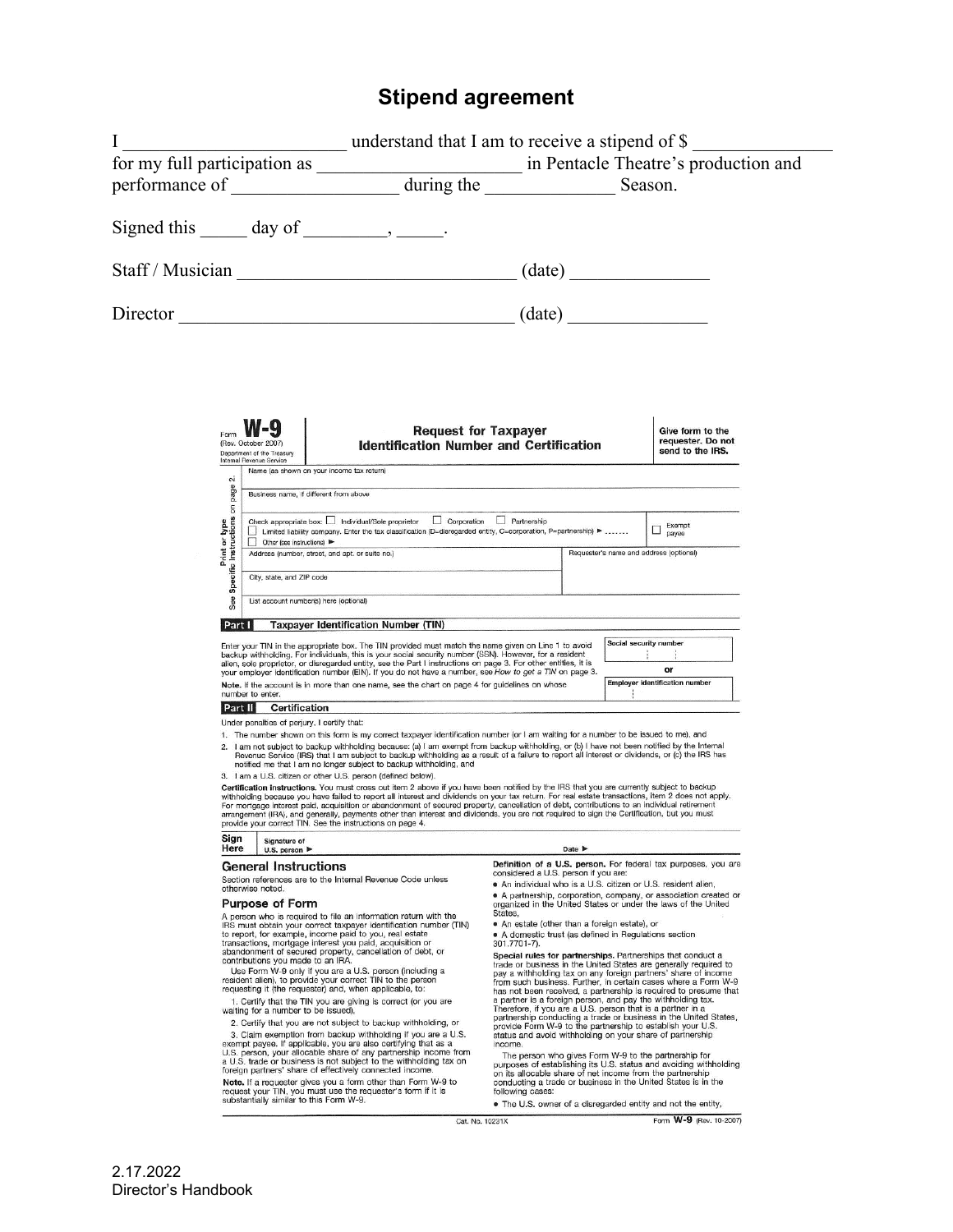## <span id="page-15-0"></span>**Board liaison**

The board will appoint one of its members to serve as liaison for each production. The executive director will inform directors of board liaison appointments. This person will be available to orient cast and crew to the workings and policies of the theater. See Board Liaison ["cheat sheet.](https://pentacletheatre.org/wp-content/uploads/2022/01/BoardLiaison-CheatSheet-7.20.21.pdf)"

#### <span id="page-15-1"></span>**Graphic design**

The executive director and marketing committee chair will work with the graphic designer and directors. The initial artwork must be ready for inclusion in the season ticket brochures—mailedin July—with the goal of having a consistent look and feel across the season. Directors will have an opportunity to express a vision and expectation after the board has selected the season and directors. Final approval of poster designs rests with the executive director and marketing committee chair.

#### <span id="page-15-2"></span>**House manager**

Pentacle Theatre's Box Office Manager will have the duties formerly assigned to House Managers. Please work closely with him to ensure that the house is ready for the show to start. The House Manager is responsible for making that determination.

### <span id="page-15-3"></span>**Photographer**

The director must work with the photographer to schedule headshots and rehearsal photos. The theater photographer takes pictures of cast/crew members for the program and of each production prior to opening night. *A new headshot is required for anyone who has not been involved in a show for that current season.*

The photographer will usually take dress rehearsal shots opening week. **The show should be photo-ready for this session: full and final costumes, hair, makeup, props, and photoworthy set.** See [Draft Technical Directors timeline.](https://pentacletheatre.org/wp-content/uploads/2018/10/Draft-Technical-Director-timeline)

### <span id="page-15-4"></span>**Program designer/editor**

The executive director works with the graphic designer to ensure that the program designer/editor has the artwork that they need. The deadlines for materials are set forth in Teamwork. The director will have an opportunity to review and make corrections to the program. **Send all edits to the program designer/editor and copy the executive director.** The executive director will review the final proof.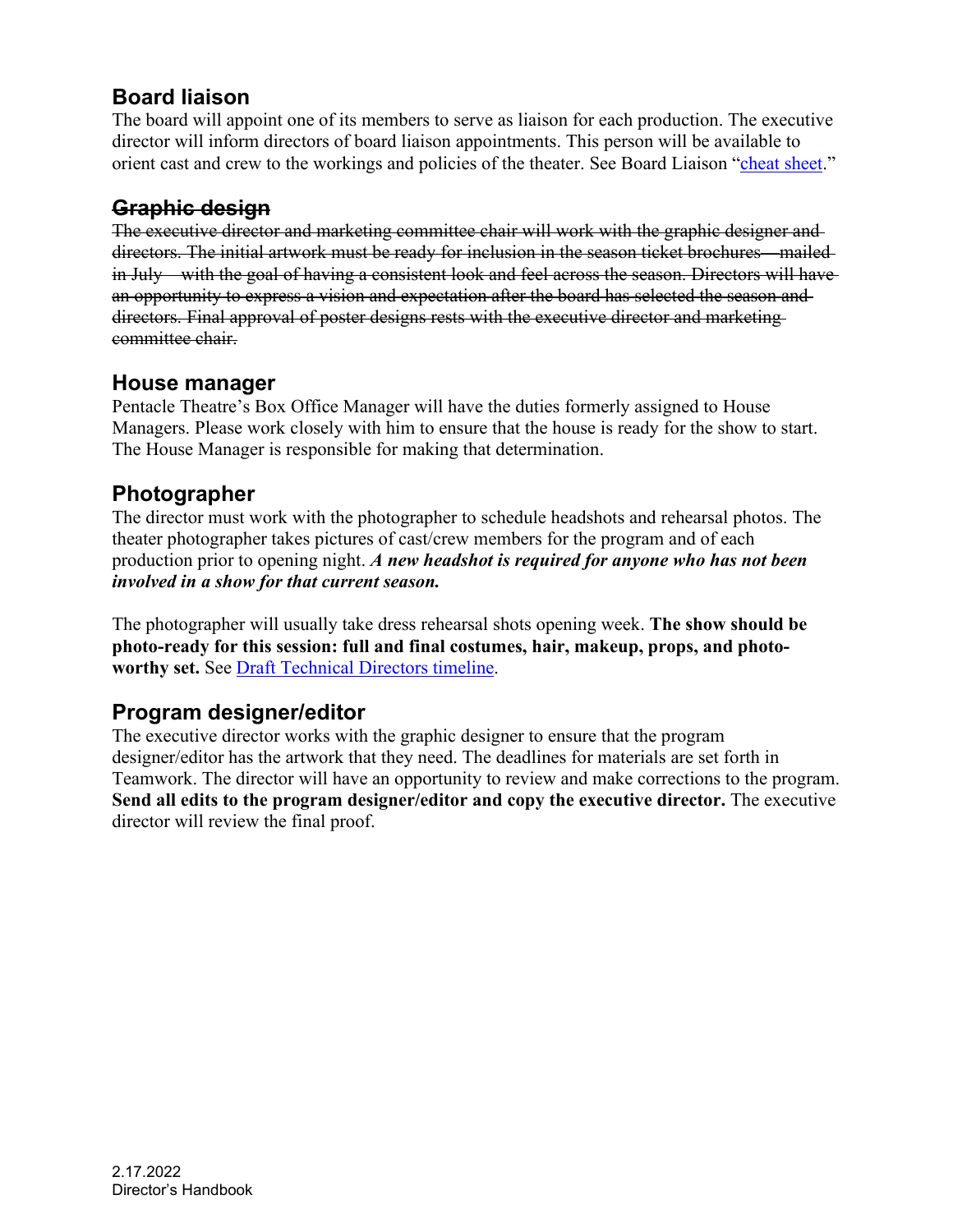## **Tickets and seating**

#### <span id="page-16-1"></span><span id="page-16-0"></span>**Regular performances**

The theater uses a reserved seating system (except on student night, community night and benefit performances). There are spaces on house right for wheelchair seating. If there are no wheelchair patrons, the House Manager has the option of selling those seats. To ensure compliance with Fire Marshall Regulations, no seats may be added to the auditorium for performances.

#### <span id="page-16-2"></span>**Seating guidelines** (for tickets sold at theater's box office)

The box office opens 45 minutes before curtain. In the event of a sold-out show, patrons should line up at the box office to buy tickets or to get on the waiting list. Pentacle Theatre sells tickets on a first come, first served basis. The theater does not build a wait list over the phone. Directors may not hold seats (aside from the three in their control).

#### <span id="page-16-3"></span>**Discounts**

With proper identification, Pentacle members, seniors **(62 and older)**, students and groups of eight or more may receive a \$1.50 discount per ticket for **any performance** (except benefits). Individuals who hold an Oregon Trail Card are eligible for half price tickets. A 50 percent discount applies to student rush tickets (sold 15 minutes or fewer before curtain). The patron must request the appropriate discount at the time of purchase. **There are no refunds.**

#### <span id="page-16-4"></span>**Holding the show**

In the event of a last-minute influx of late patrons, the director may decide to hold a show in consultation with the House Manager.

#### <span id="page-16-5"></span>**No late seating**

Once the show has started, **no one** may seat latecomers. Latecomers can watch the show in the lobby and take their seats at intermission.

#### <span id="page-16-6"></span>**Dress rehearsal audiences**

Our Student/Community Night Chair arranges audiences for final dress rehearsals. See the Pentacle Theatre website for community service and student night policies. Email questions to [freedressrehearsals@pentacletheatre.org.](mailto:freedressrehearsals@pentacletheatre.org)

#### <span id="page-16-7"></span>**Director's seats**

**Regular Shows:** The director has two complimentary reserved seats. (Sec A Row 5 Seats 6/7). The director has *three seats to sell.* **(Sec A Row 5 Seats 3/4/5).** The director will let the house manager know the status of those seats and ensure the theater receives payment for those seats.

**Benefits and dress rehearsals:** The director has only two complimentary reserved seats (A, 5, 6 and 7) on benefit nights.

#### <span id="page-16-8"></span>**Wait list**

The wait list is first-come, first-served and only for patrons are at the theater. The office does not build the wait list over the phone. **No person (including the director) may place an absent person on the wait list.**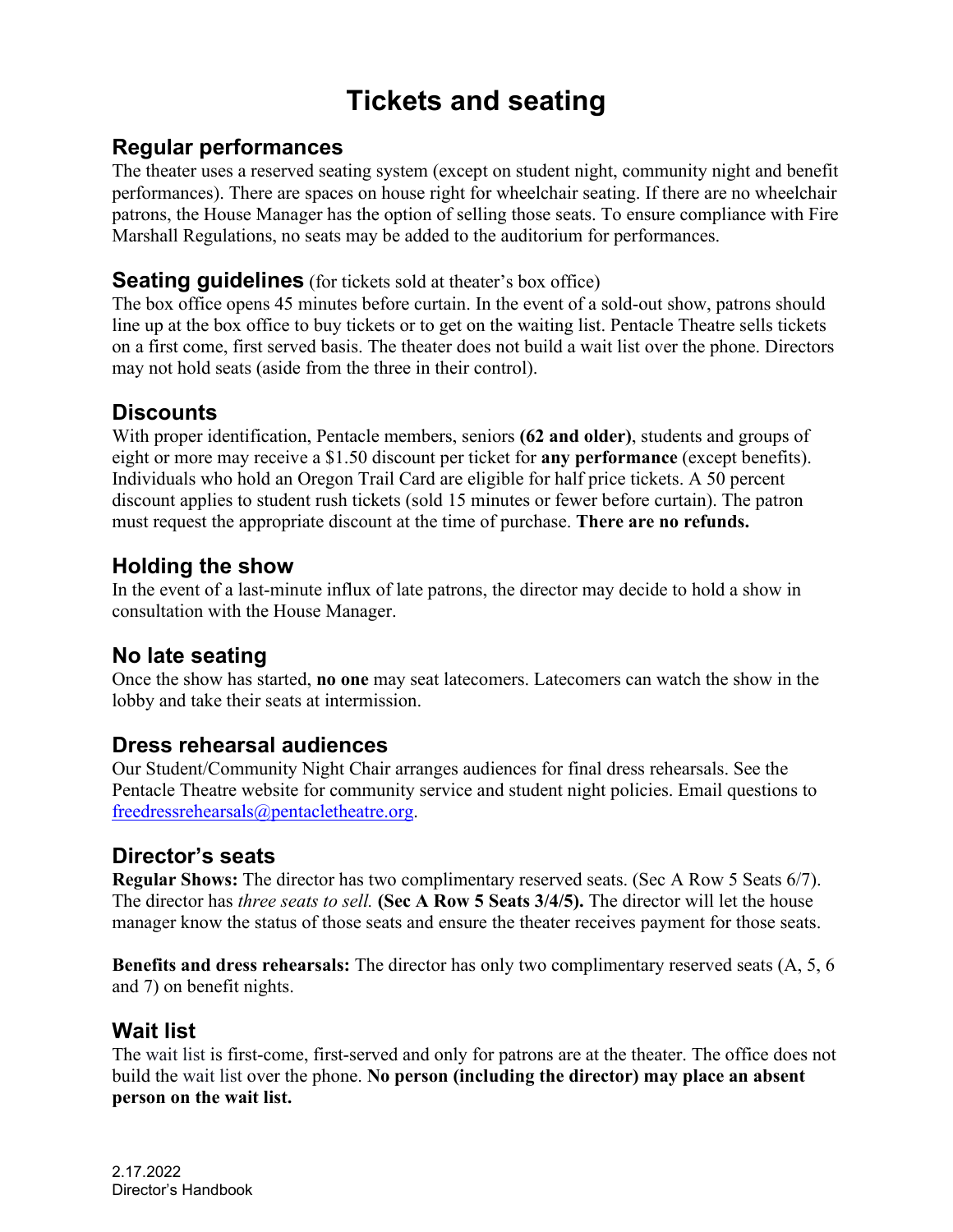#### <span id="page-17-0"></span>**Wait list management**

When there is a wait list, shows will start late. Wait-list patrons cannot be seated until the House Manager determines which seats are empty as of the scheduled curtain time. **Only the House Manager can assign seats or move patrons to other seats.** Patrons may not move around the theater on their own or under the direction of anyone **without consulting with** the House Manager.

The House Manager will let the director know when all wait-list patrons have been seated so that the show can start.

#### <span id="page-17-1"></span>**Costumes**

The board appoints a costume chair to oversee the theater's costumes and use of the costume room. The theater has an extensive costume collection. Directors are encouraged to use existing costumes or make costumes rather than rent them. **The director or costumer must contact the chair regarding the use of theater costumes in their show and set up an appointment to see the costume room.** The costume chair will be familiar with theater policies regarding the use of costumes.

**Do not cut, paint or glue any costume in Pentacle Theatre's inventory without the express permission of the Costume Committee Chair.**

**As a rule, costumes will not be available for purchase by cast members although the costume chair will consider exceptions.**

#### <span id="page-17-2"></span>**Wigs**

Contact the wig chair to make an appointment to pull wigs for your show. Consult with wig chair prior to purchasing new wigs. On closing night, leave all wigs in the dressing room for the wig chair to collect. Ask the wig chair for guidance.

#### <span id="page-17-3"></span>**Makeup**

The theater has a small supply of make up for special designs. It's best to determine make up needs prior to moving the show into the theater, in the event special orders are necessary. Contact the Makeup contact if you want to use the theater's supplies. Ask for assistance with design questions, especially if prosthetics will be used.

#### **It's important to respect the time of these important volunteers. Make an appointment a few days ahead of time.**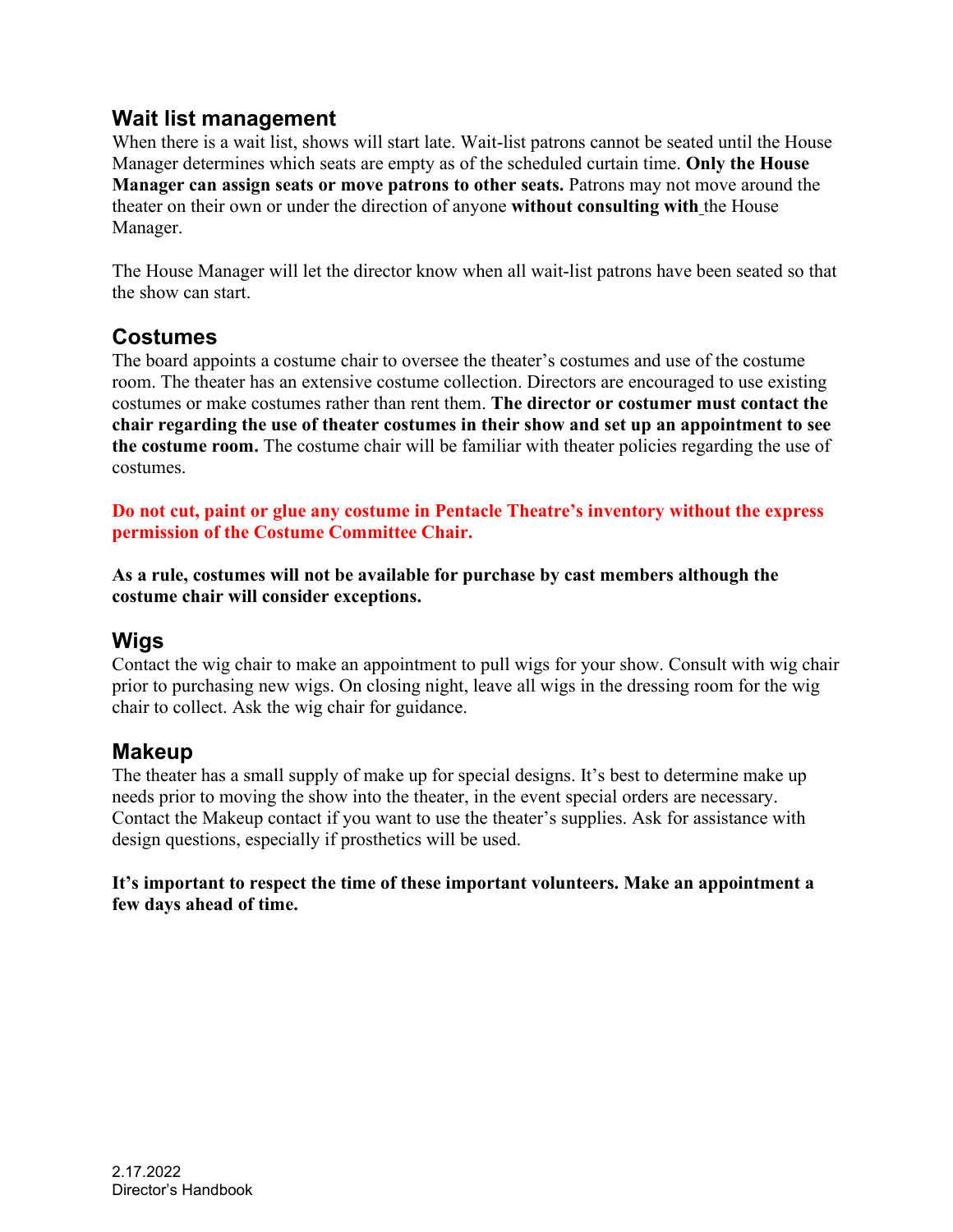## **Director's timetable**

<span id="page-18-0"></span>**Consult technical director** for other key dates.

Note – for 2022, this timeline is only a suggestion since the auditorium is available for rehearsals.

- 1. Orientation:
	- a. Eight weeks prior to auditions. Review Teamwork.
- 2. Seven weeks prior to auditions:
	- a. Marketing Committee member works with director to prepare a draft news release for auditions to executive director.
- 3. Five or six weeks prior to auditions:
	- a. Executive director will send the final press release to media outlets, post it on the website, publish in eNews and create a Facebook event.
- 4. Three weeks prior to auditions:
	- a. Assemble production team: Director, Assistant Director, Stage Manager, Sound Designer, Costumer, Video Designer (if necessary), Hair and Makeup Designer (ff necessary) Props Master/Mistress.
	- b. Contact board liaison.
	- c. If you need help in recruiting the Production Team, contact the executive director.
- 5. The week prior to auditions:
	- a. Finalize members of production team.
	- b. Pick up audition packet.
	- c. Sign out theater key for audition (to be returned immediately after auditions) if necessary.
	- d. Check out rehearsal space keys.
- 6. No later than two days after casting:
	- a. Electronically submit program information to the program designer/editor.
	- b. Electronically submit cast and crew list to executive director.
	- c. Return completed photo release agreements to the office.
	- d. Call photographer to schedule headshots of cast for the program.
	- e. Contact the costume chair.
	- f. Tape out set in rehearsal space. **Use gaffe tape only.**
- 7. First read through
	- a. Board Liaison and Executive Director greet cast and crew, review policies
	- b. Director circulates policy acknowledgment and cast bio google forms to cast and crew.
- 8. Four weeks prior to moving to theater:
	- a. Technical director and executive director attends run through.
	- b. Convene production team and technical director to ensure that the show is ready for move in, including set dressing items.
	- c. Ensure sound design is complete.
	- d. Identify light and sound tech(s) and stagehands
	- e. Review set construction timeline provided by technical director.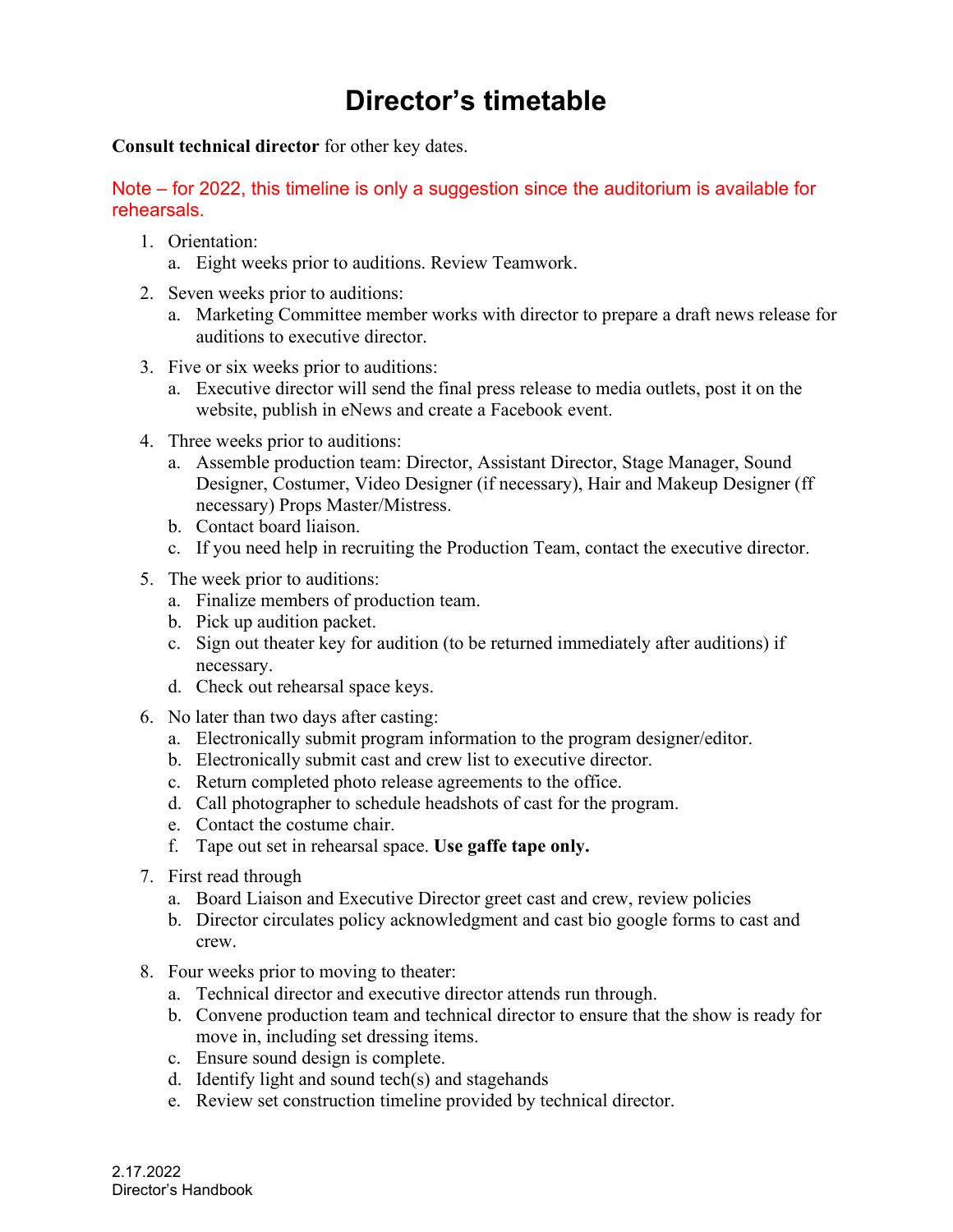- f. Provide Executive Director run times for each act.
- g. Contact board liaison.
- **h. Participate in "paper tech" Saturday prior to move in.**
- i. Confer with technical director for date of first night on stage **Monday is often a set build party, not a rehearsal.**
- 9. One week prior to moving into theater:
	- j. Check out theater key(s) from office and sign key policy agreement.
	- k. Get alarm system code for your production.
	- l. Return all required stipend agreement forms to the office.
- 10. After moving into the theater
	- a. Ensure costumes for quick changes are available for rehearsals.
- 11. Tech weekend
	- a. Friday night light hang
	- b. Saturday mandatory work party for cast and crew
	- c. Sunday: cue to cue
- 12. Two weeks before opening, set publicity photo shoot.
- 13. Ensure all full and final costumes, hair and makeup, props are ready for the photo session.
- 14. Sunday before opening Dress rehearsal photography
- 15. Opening Monday or Tuesday
	- a. Clean auditorium, lobby and restrooms before community and student nights; Pentacle staff cleans prior to opening night.
	- b. Assign chores. (Housekeeping Checklist)
- 16. Closing night (please refer to the closing night checklist):
	- a. Musical directors pick up stipend checks from business office by close of business Friday.
	- b. Distribute musicians' and production team members' stipend checks.
- 17. After closing:
	- a. Take costumes that need dry cleaning to Quality Shirts  $\&$  Laundry ask them to be sure to charge to your show. *Do not take washable items to the dry cleaner.* Wash costumes before returning them to the costume room.
	- b. Pick up, return all dry-cleaned costumes to theater, and replace in proper location within 30 days.
	- c. Submit completed [reimbursement request form](https://pentacletheatre.org/wp-content/uploads/2017/11/Reimbursement-request.xlsx) and all receipts, **within 30 days of closing**, to the business office for approval. It is the business office's responsibility to verify your budget, not to balance it. Please be sure it is complete. If you should need assistance, please contact the business office.
	- d. Collect and return to executive director all keys **no later than one week after closing**.
	- **e.** Collect and return all musical scores and scripts to business office **within three days of closing. Examine scripts for marks and ensure they are erased.**
	- f. Write a thank you card from you to the cast and crew.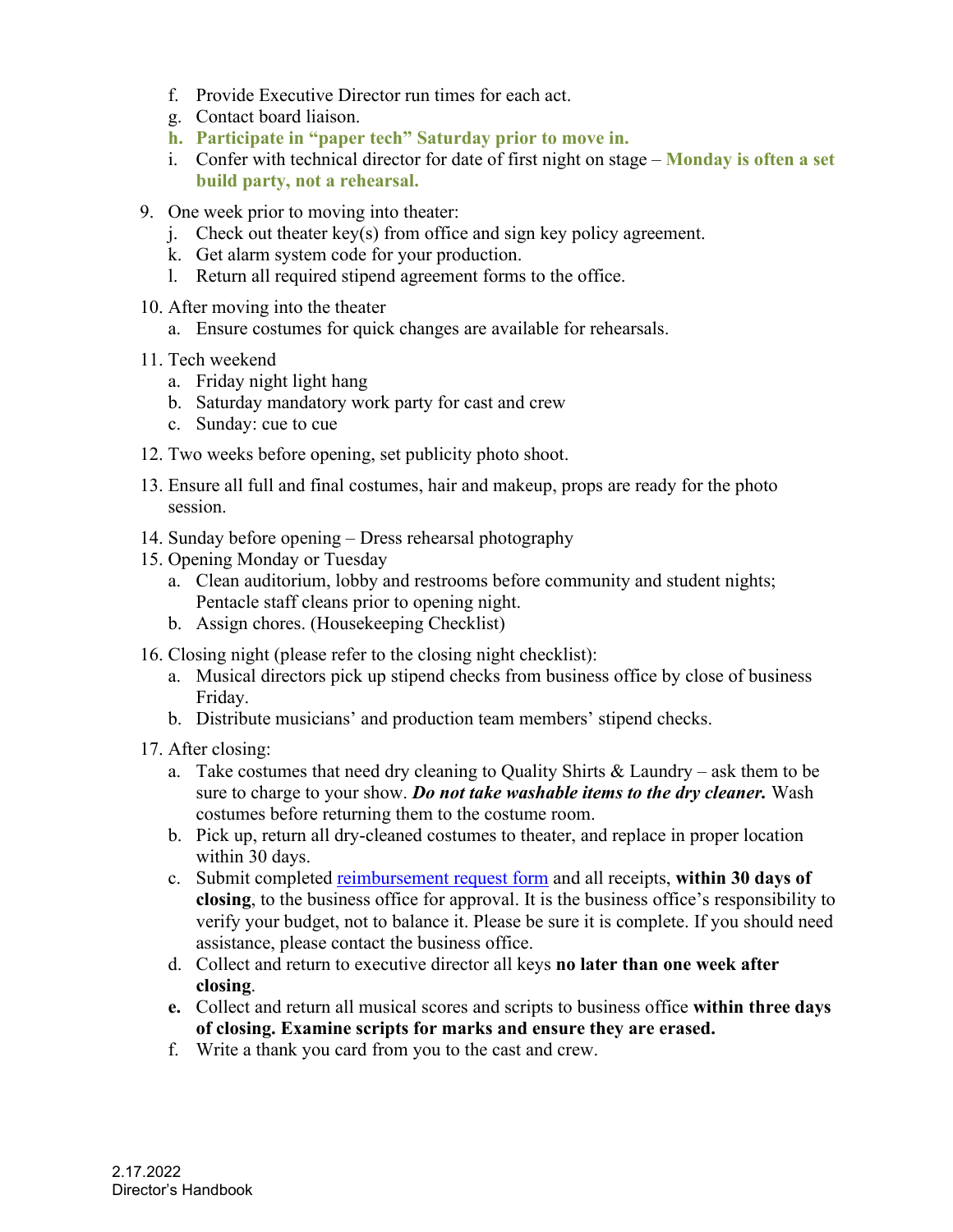## **Auditions and casting**

<span id="page-20-0"></span>The director and the executive director will schedule auditions generally eight to 12 weeks prior to opening. Auditions are open to anyone who wishes to attend. Auditions can be held at the theater or downtown rehearsal studios. As a courtesy, the incoming director should clear arrangements with the director in residence at the theater or the rehearsal space at the time of auditions.

The marketing committee will work with the director to develop a news release announcement, the executive director will post it on the website and the social media team will create a Facebook event for the auditions.

The board discourages the pre-casting of a show. However, the board may approve limited precasting if necessary. If a part is pre-cast, the audition announcement must include that information. Review the board's [Casting Best Practices.](https://pentacletheatre.org/wp-content/uploads/2022/01/CastingBestPractices2017-FINAL-1.pdf)

No later than **two working days after fully casting**, the director or designee must submit a complete **cast and crew list (including mailing address, email address and phone numbers)** to the executive director and to the program editor.

The executive director will post the cast in the audition event on Facebook. **Please discourage cast members and others from posting about the auditions until after the theater's official announcements on FB.**

The program editor's deadlines have been built in Teamwork Projects for each show. Submit these documents electronically using Word or Excel compatible programs.

The director or designee must notify everyone who auditions (in person, by phone or by email) about casting decisions. The business office will not deliver this information.

**No director may take a role in a play he or she is directing without the consent of the board, unless it is due to the emergency absence of a cast member.**

#### <span id="page-20-1"></span>**Minors at Pentacle Theatre**

The Pentacle Theatre board recently adopted [guidelines for minors](https://pentacletheatre.org/wp-content/uploads/2022/01/MinorsatPentaclefinal4.2.18.pdf) that will help prevent incidents, clarify expectations and protect the theater and children. Please take the time to review and incorporate the guidelines into your communications with minors and their parents or guardians.

#### <span id="page-20-2"></span>**Our commitment to a harassment-free theater**

Similarly, the theater has adopted a statement of [commitment to a harassment free theater,](https://pentacletheatre.org/wp-content/uploads/2022/01/Sexual-harassment-statement-final-3.5.18.pdf) addressing sexual harassment. A broader [policy](https://pentacletheatre.org/wp-content/uploads/2022/01/Anti-Harassment-Policy-links-correct-rev.-6.24.19.pdf) addresses the disciplinary approach to harassment of any kind at the theater such as teasing, bullying, etc.).

#### <span id="page-20-3"></span>**Removal/replacement of a cast or crew member**

If a cast or crew member is not meeting expectations, the director will inform the board liaison about the situation. The director will make a reasonable effort to help the volunteer meet the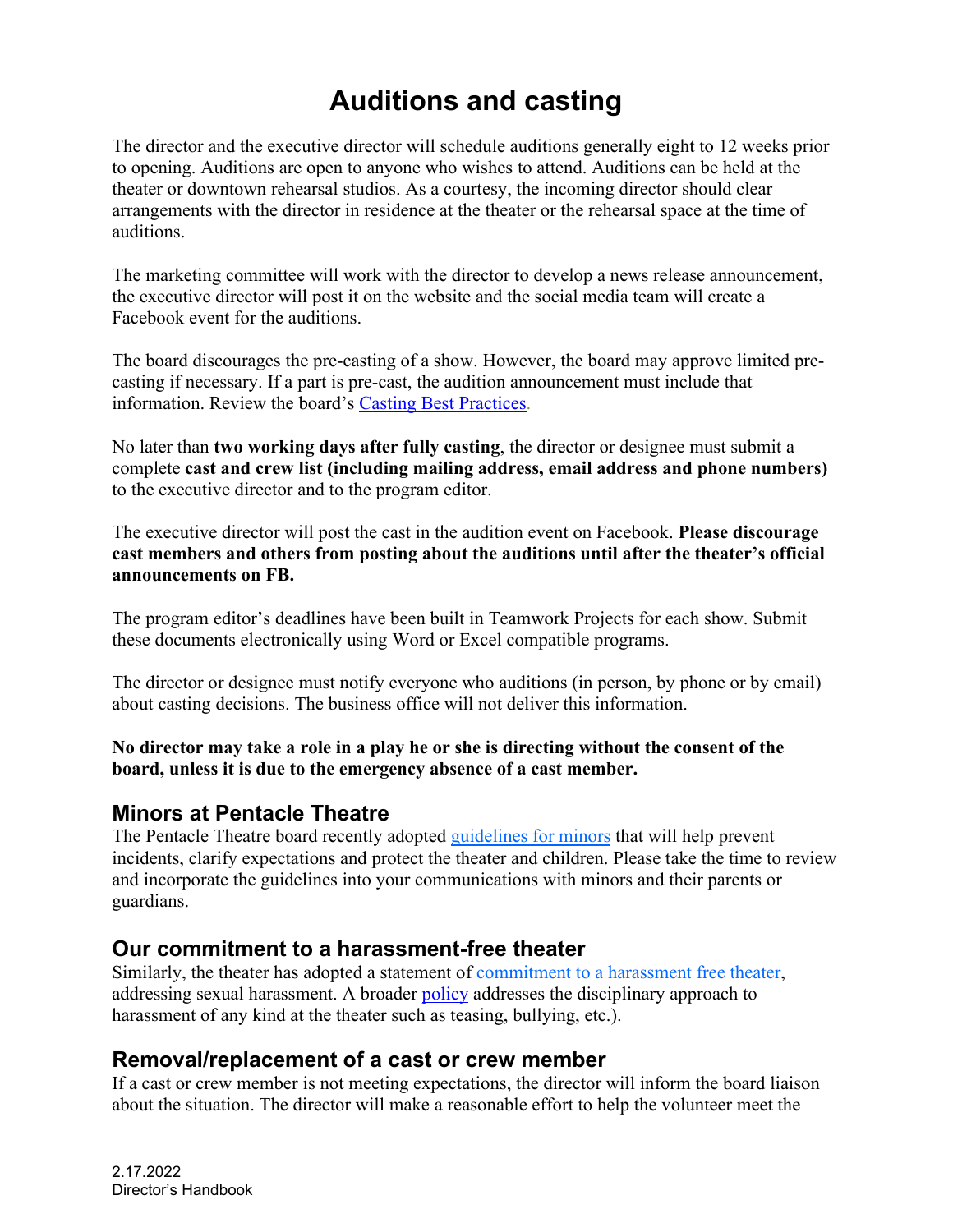needs of the production. If the actor or crew member does not improve sufficiently with coaching or extra rehearsal time, the director may elect to remove the volunteer.

The director and another person (the board liaison, the executive director or the technical director) will meet privately with the individual to terminate the actor or crew member. In the event the volunteer is a minor, the director will involve a parent or guardian in this meeting.

#### **The director will keep the executive director informed of any changes in the cast or crew.**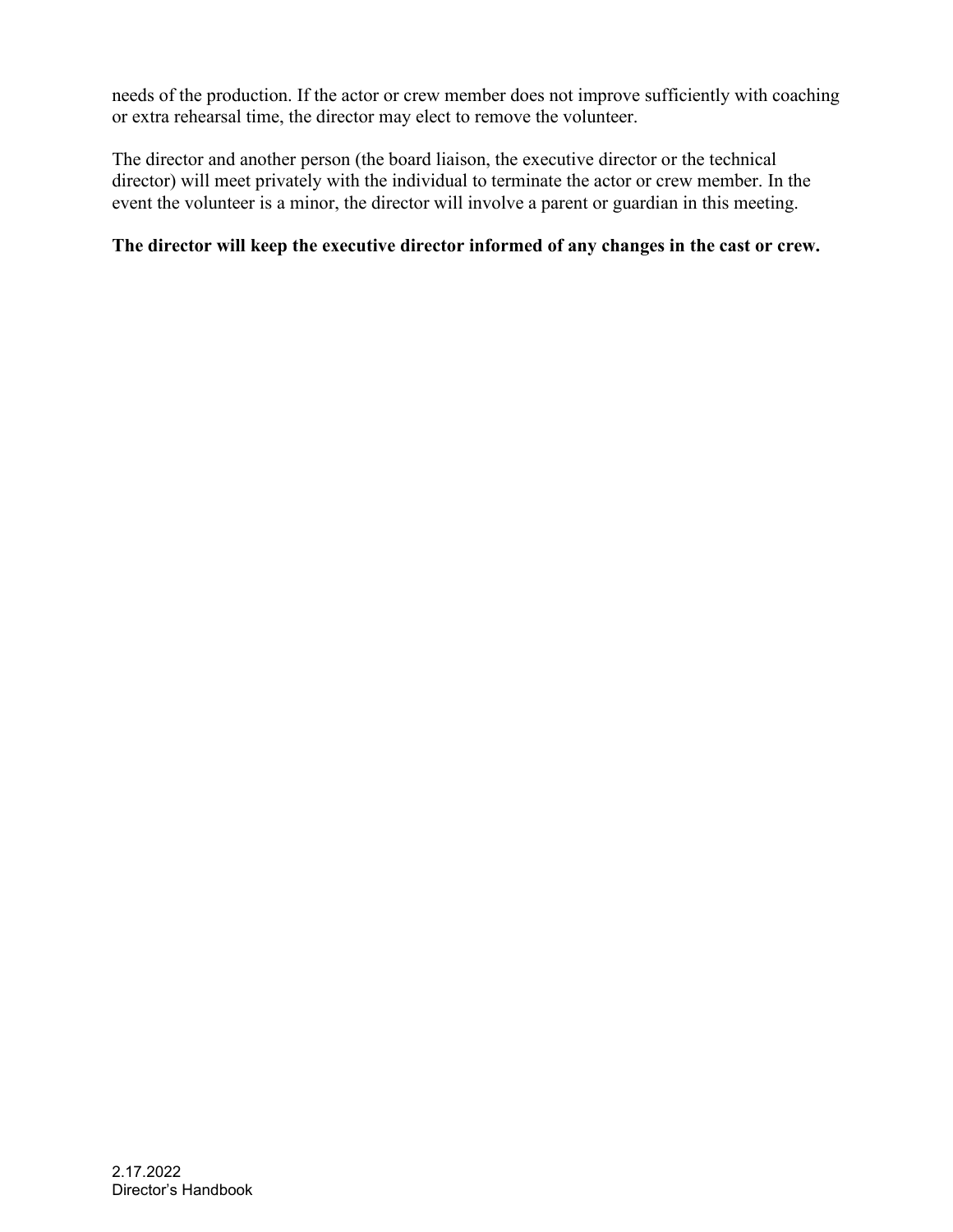## **Cast and crew information**

### <span id="page-22-1"></span><span id="page-22-0"></span>**Orientation**

Directors must provide a general orientation to the theater's practices and policies to cast members (especially those new to our facility). Treat cast and crew with respect at all times. Cast and crew need to know they can contact the board liaison if problems arise (encourage them to discuss issues and concerns with the board liaison). Explain the role of the board liaison. Contact your board liaison for further information or assistance with this orientation. [Review the board](https://pentacletheatre.org/wp-content/uploads/2022/01/BoardLiaison-CheatSheet-7.20.21.pdf)  [liaison cheat sheet.](https://pentacletheatre.org/wp-content/uploads/2022/01/BoardLiaison-CheatSheet-7.20.21.pdf)

### <span id="page-22-2"></span>**Minors at Pentacle Theatre**

The Pentacle Theatre board recently adopted [guidelines for minors](https://pentacletheatre.org/wp-content/uploads/2022/01/MinorsatPentaclefinal4.2.18.pdf) that will help prevent incidents, clarify expectations and protect the theater and children. Please take the time to review and incorporate the guidelines into your communications with minors and their parents or guardians.

#### <span id="page-22-3"></span>**Our commitment to a harassment-free theater**

Similarly, the theater has adopted a statement of [commitment to a harassment free theater,](https://pentacletheatre.org/wp-content/uploads/2022/01/Sexual-harassment-statement-final-3.5.18.pdf) addressing sexual harassment. A broader [policy](https://pentacletheatre.org/wp-content/uploads/2022/01/Anti-Harassment-Policy-links-correct-rev.-6.24.19.pdf) addresses the disciplinary approach to harassment of any kind at the theater such as teasing, bullying, etc.).

#### <span id="page-22-4"></span>**Beverages for cast and crew**

Coffee and tea are available free of charge to cast and crew members during rehearsals and performances. To ensure efficient use of Pentacle resources, encourage cast and crew to be conservative in their consumption of these items including cups (recommend that they bring their own personal cup to reuse). A water cooler is also available in the dressing room.

#### <span id="page-22-5"></span>**Chores**

Members of the cast and crew do chores as assigned by the director. This is an important part of making the theater a welcoming place for our volunteers and patrons.

#### <span id="page-22-6"></span>**Complimentary tickets for cast and crew**

Pentacle Theatre provides complimentary tickets as a "**thank you**" for our valuable volunteers.

Each cast and crew member receives one complimentary ticket for the production on which he or she works.

#### **Any person who receives a stipend (or payment) is not entitled to a complimentary ticket.**

- No later than **two working days after fully casting**, the director or designee must submit a complete **cast and crew list (including mailing address, email address and phone numbers)**. The ticket office will issue complimentary tickets from that list. The office will not issue comps to individuals who are not on the list.
- The director will be responsible for updating the list as needed.
- Only the ticket office can issue complimentary tickets.
- Complimentary tickets may be available at the box office.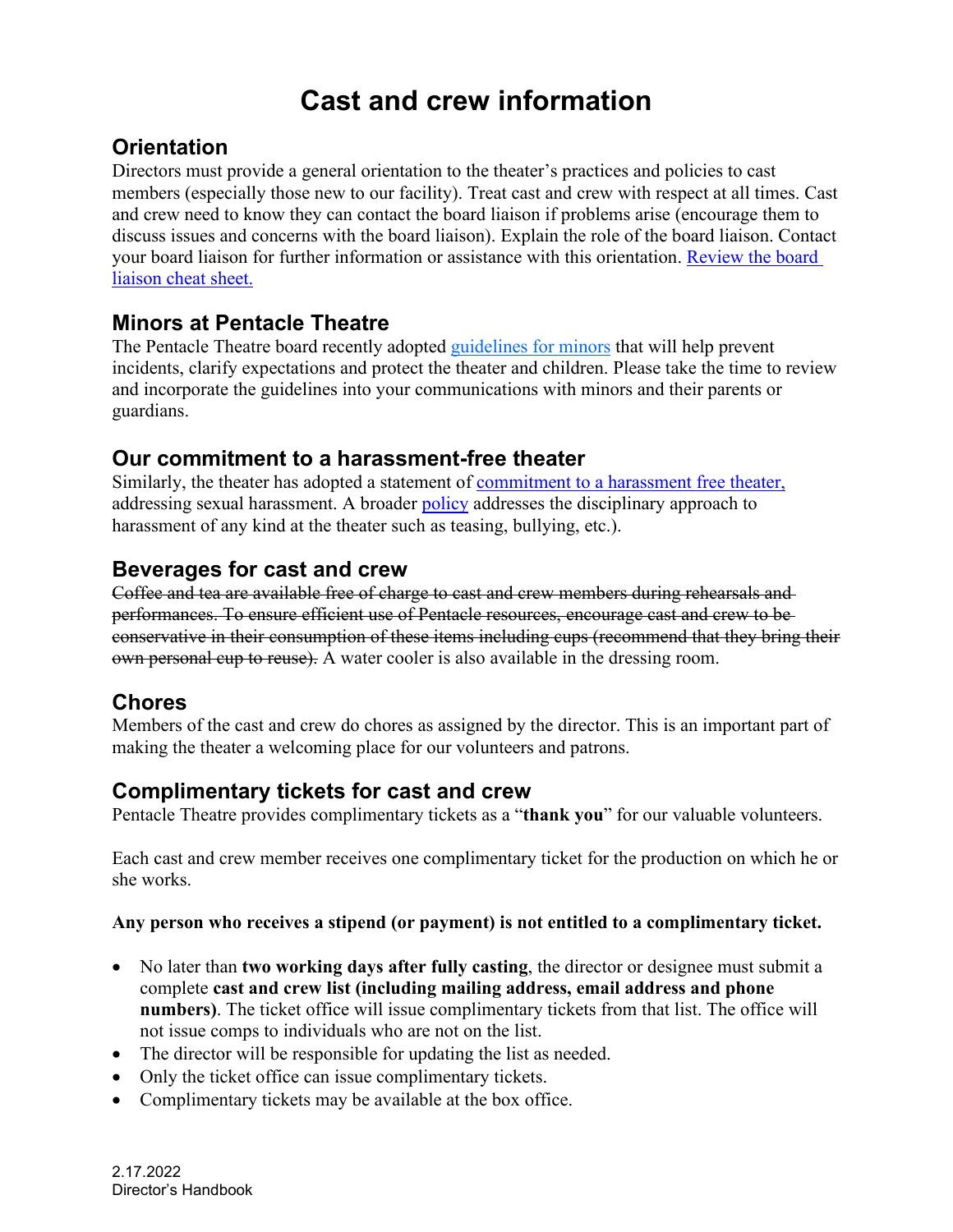The technical director is responsible for supplying the ticket office with a list of technical volunteers eligible for complimentary tickets.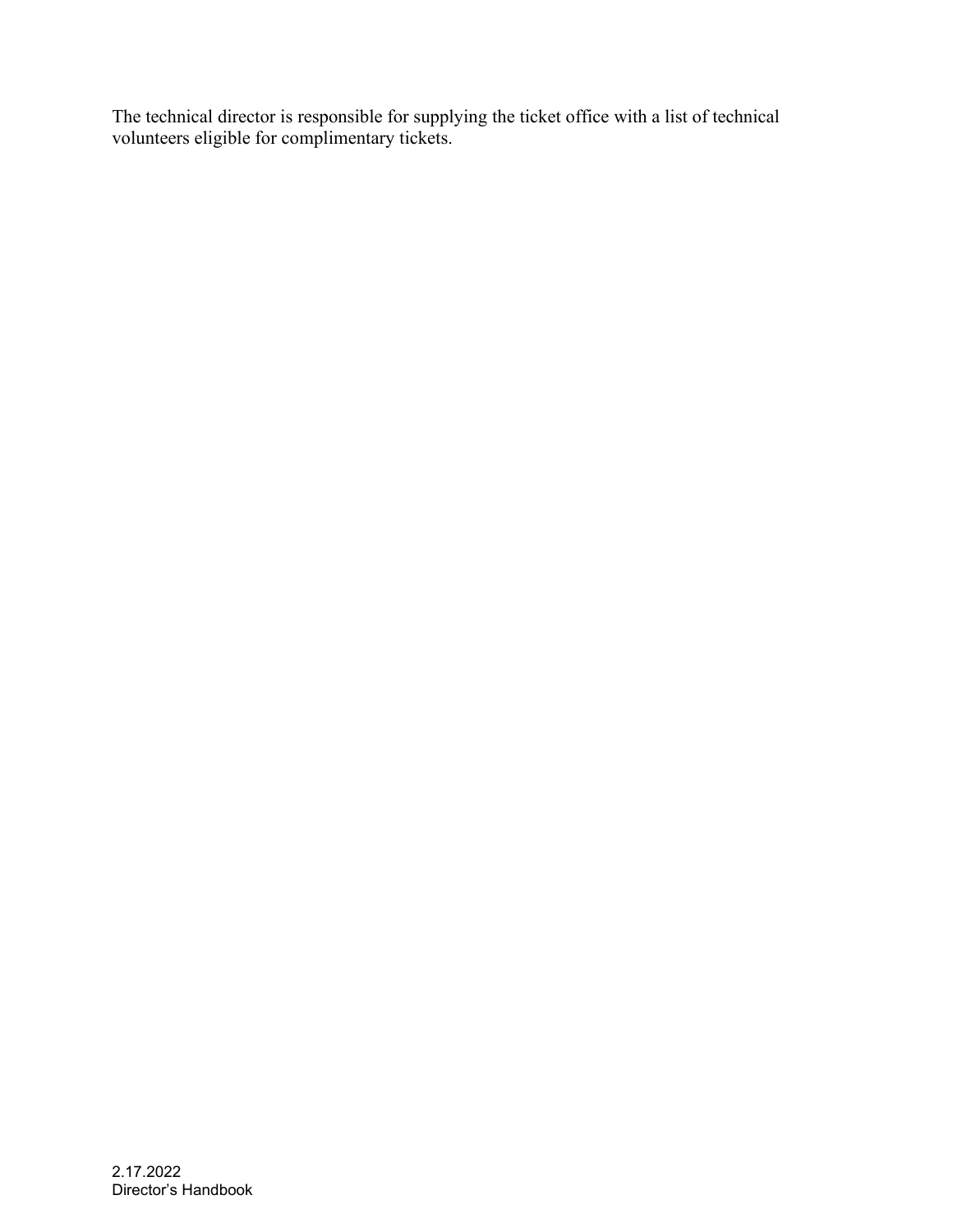## **What to do in the event of an accident or injury**

<span id="page-24-0"></span>Notify the executive director as soon as possible, and no more than 24 hours after the event, any time one of the following situations occurs:

- Patron or volunteer files an insurance claim or threatens to file one
- Injury (fall, cuts, concussion, twisted ankle, bone break)
- Near miss (electrical shock not causing permanent harm, falling set pieces, etc.)
- Emergency services called
- Public relations issues (such as cast member replaced permanently or temporarily)

#### **The theater's insurance policy will not honor a volunteer's injury claim if received after 90 days from the date the volunteer received medical care.**

The Summit Group of Oregon is Pentacle Theatre's insurance agency. The theater's policy covers any volunteer injured during the production of one of our plays during rehearsal, set construction or performance. You should also inform your board liaison immediately.

Keep a current copy of the accident form with you at all times during rehearsals and performances. Contact the executive director if you need to review the insurance policy. [See Accident Report Form.](https://pentacletheatre.org/wp-content/uploads/2022/02/Accident-incident-Report-Form-2.20.19.pdf)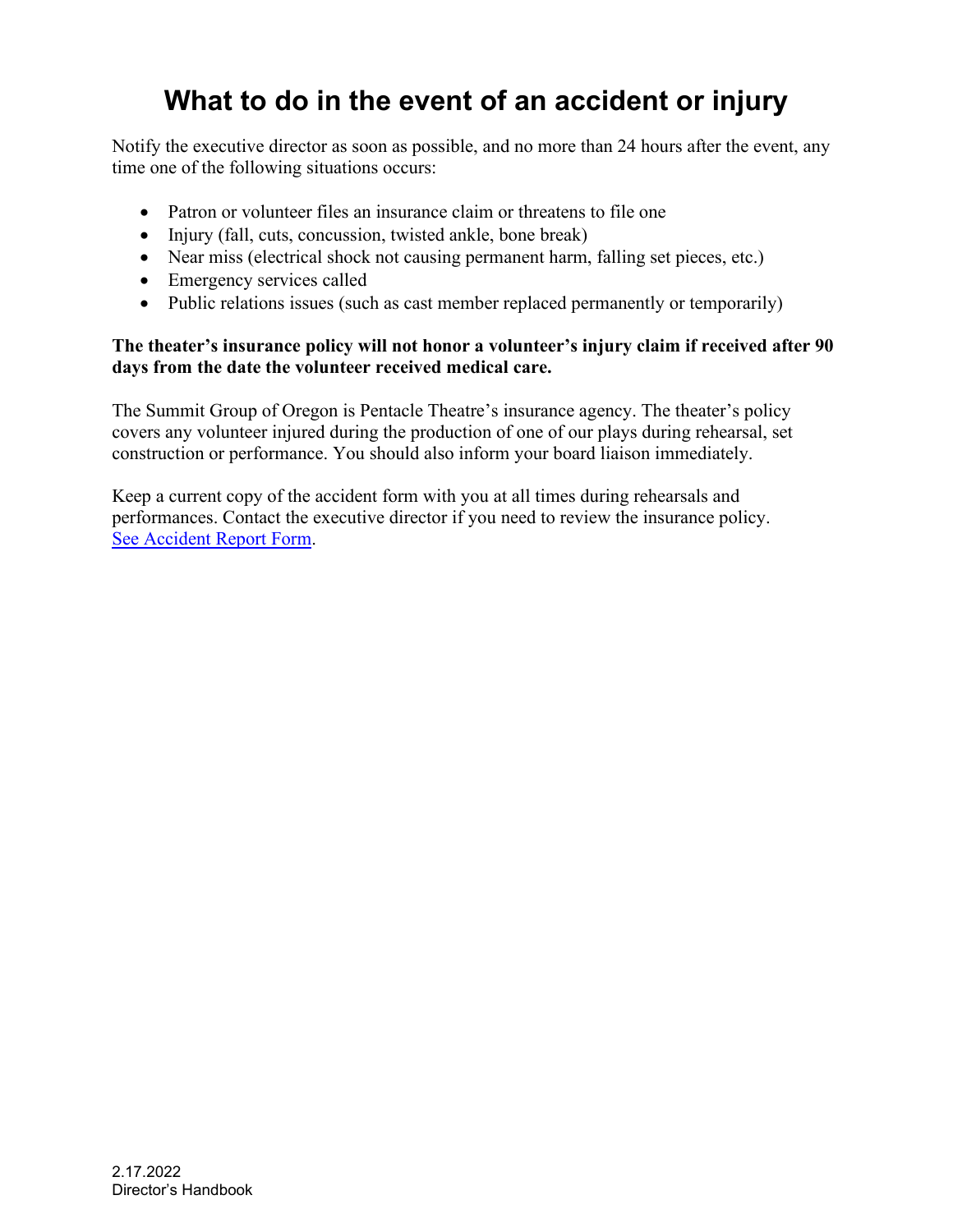## **Rehearsal space guidelines**

<span id="page-25-0"></span>Pentacle rehearsal studio 197 Liberty St. SE Salem, OR 97301 Business Office: 503-485-4300

Before auditions, the director must contact the executive director to discuss and confirm the rehearsal schedule and studio availability.. **The larger cast rehearsing always gets the larger room. This may mean you have to move spaces after rehearsals begin.** 

#### **Directors must secure approval of the executive director prior to arranging alternate rehearsal sites.**

Directors are responsible for the daily maintenance of these spaces (including the kitchen) during their rehearsals. This includes emptying garbage, vacuuming and putting furniture back when finished. Other activities may take place in the studios during the daytime and on weekends. If you want to use the rehearsal space for a weekend rehearsal, please check with Executive Director about availability.

Turn off all lights when not in use as the theater pays for the electricity.

Do not unplug the wireless router.

**Directors will receive two sets of keys and a building security code to the rehearsal studio. Do not** leave dirty dishes in the sink. **Do not** leave food items out on cabinets. Keep the refrigerator clean.

Do not dump costume donations or other items for the theater in the rehearsal studio. If you have a costume or other donation, please contact the appropriate committee chair.

There is no smoking allowed inside the building at any time.

The director is responsible for enforcing these rules during rehearsals.

**Notify the executive director of any problems such as broken equipment or furniture in the rehearsal space.** 

#### **Notify the Box Office Manager if you need supplies such as paper towels, cleaning chemicals, water or cups.**

Please encourage the cast to bring refillable water bottles to reduce waste. Please discourage cast from sharing the building security code in a way that people not involved in the production can hear what it is.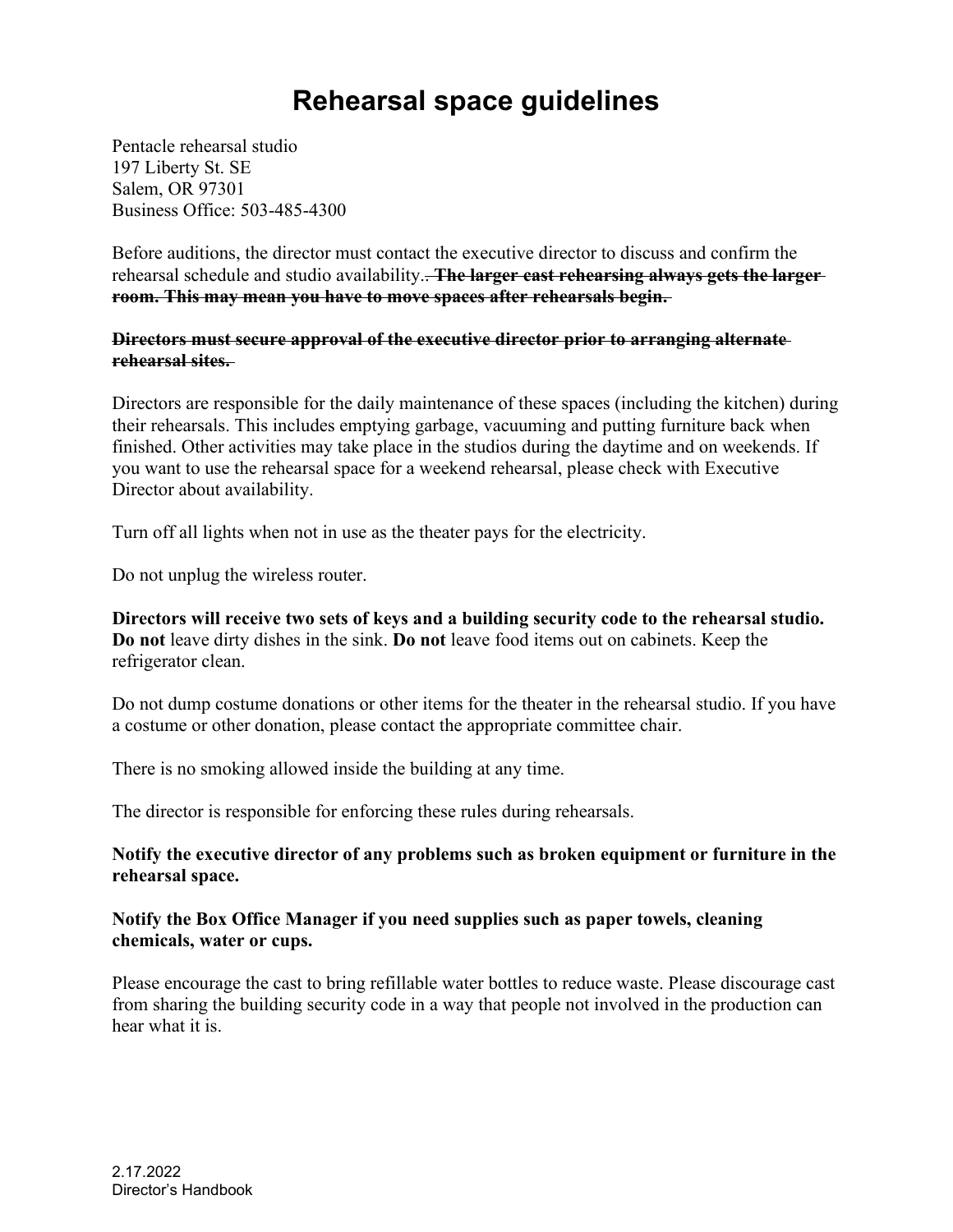## **Preshow announcement policy**

<span id="page-26-0"></span>An announcement will be made before each performance in a manner appropriate to the production. The announcement shall include the following:

- a. Please remember to turn off your watch alarms, beepers and cell phones.
- b. The use of recording equipment and cameras during the performance is prohibited.
- c. Beverages are sold downstairs in the lobby during intermission. Only cups with lids and straws and water bottles are allowed in the auditorium. No cans or bottles.
- d. Do not walk on the set or touch any part of the set or props.
- e. Smoking/vaping is allowed only in designated areas.
- f. Information about upcoming events/productions.
- g. Acknowledgment of our show sponsor
- h. Mention of season sponsors
- i. Mention of the Salem Theatre Network and where to find information about other performances in the Salem area in the program.
- 2. The announcement may also include other information or reminders relevant to the specific performance or production, such as safety reminders about actors using the aisles; information about the subscription drive (each fall); information about fundraising, etc.
- 3. The director should communicate with the house manager as to the method and timing of the preshow announcement so that the house manager can consider it with respect to the seating of latecomers.
- 4. Check with the executive director for any special acknowledgements they might have such as a sponsor acknowledgement, etc.
- 5. For the 2022 season, every announcement will thank the Oregon Arts Commission, the Oregon Community Foundation, the James F. and Marion L. Miller Foundation, the National Endowment for the Arts, the Small Business Administration and the City of Salem for their support.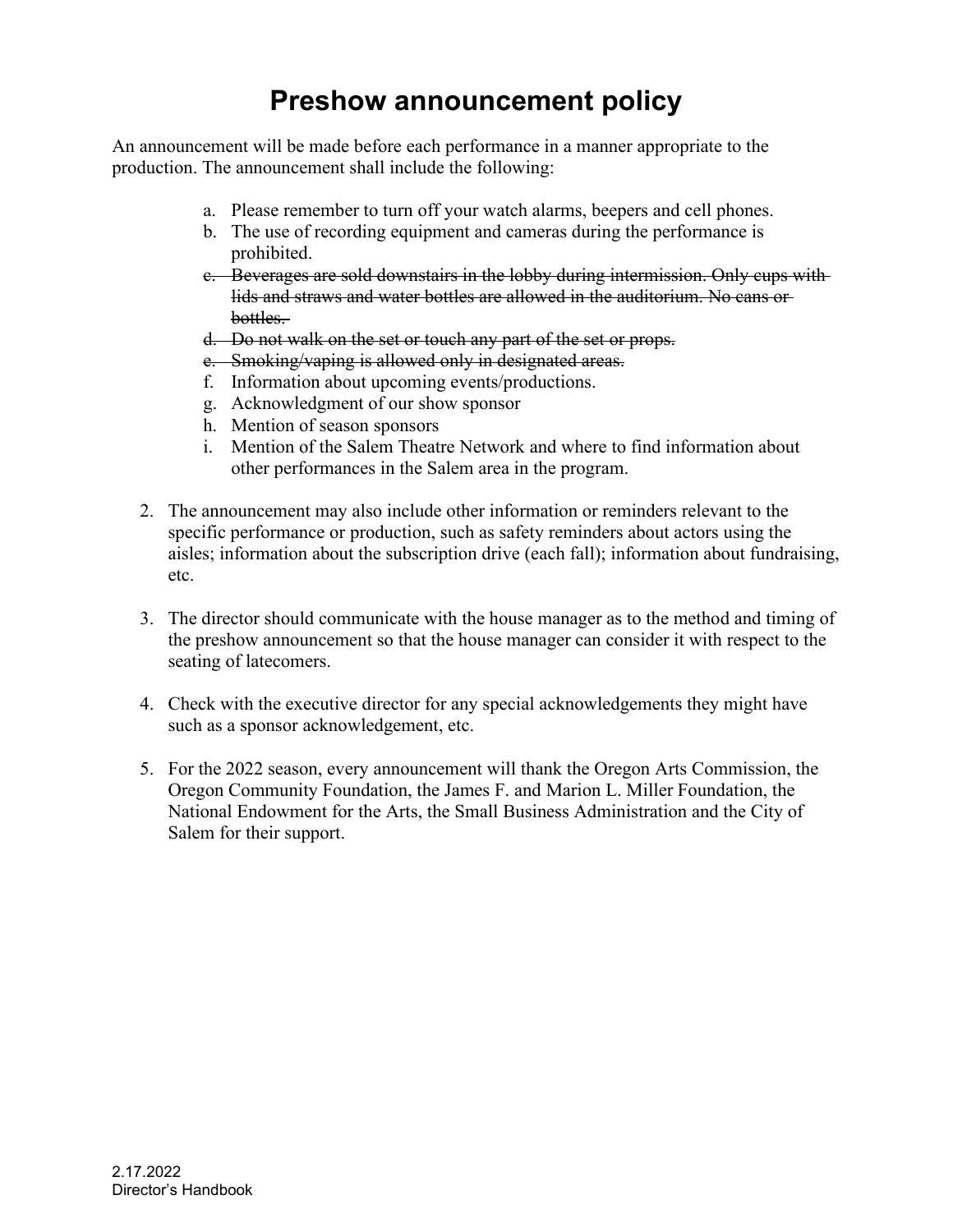## **Theater building care**

#### <span id="page-27-1"></span><span id="page-27-0"></span>**Theater security**

It is the director's responsibility to close, lock and set the alarm at the theater each night. If a door is left open and/or the alarm goes off, Alarm Central Station will contact, in order, those listed on the call list. *The director or their representative may appear first on the security call list.*

Prior to leaving the theater building, after arming the alarm, check each door of the theater from the outside. The system can only indicate if a door is closed, not if it is properly locked.

The director will advise the cast and crew about the system and that unlawful entry will result in arrest by the Polk County Sheriff's Department.

#### <span id="page-27-2"></span>**Heating and cooling system**

The thermostat is set to heat to 69º and cool to 72º, operating Sunday through Friday, 12 p.m. to 11 p.m., and Saturday from 9 a.m. to 11 p.m. If you have any problems, contact Facilities Maintenance immediately. Do not turn on *ceiling fans during a performance.* Run the fans prior to a performance (or during intermission) to air out the auditorium as needed.

#### <span id="page-27-3"></span>**Parking**

**During performances, the cast must park in the third parking level by the Glogau building.**  Encourage carpooling as parking is at a premium, especially during sold-out shows.

#### **Do not park in the designated fire lane outside the lobby door. This area is for loading and unloading only. Set an example for others about respecting emergency access to the theater.**

#### <span id="page-27-4"></span>**Use of theater truck**

Pentacle Theatre owns a truck available for theater business only. No one under the age of 25 can drive the truck. It can be used for moving props and furniture to the scene shop after closing, for instance. The truck is to be used onsite at the theater only, except as authorized by the technical director. Contact the technical director to schedule use of the truck.

### <span id="page-27-5"></span>**Housekeeping**

Our theater is our home—help us keep it in good condition for the comfort and enjoyment of our Pentacle community.

The director is responsible for assigning housekeeping duties to cast and crew during the run of the show *and* closing night. It is the responsibility of the cast and crew to maintain the theater during each run. Garbage goes in the outside dumpster is collected every Wednesday morning. See Housekeeping chore list.

Notify Facilities Maintenance for any necessary repairs or additional cleaning supplies using the form posted in the green room. Use the [Facilities Concern](https://pentacletheatre.org/wp-content/uploads/2022/02/Facilities-concerns-reporting-form-1.pdf) form posted in the green room to report needed items.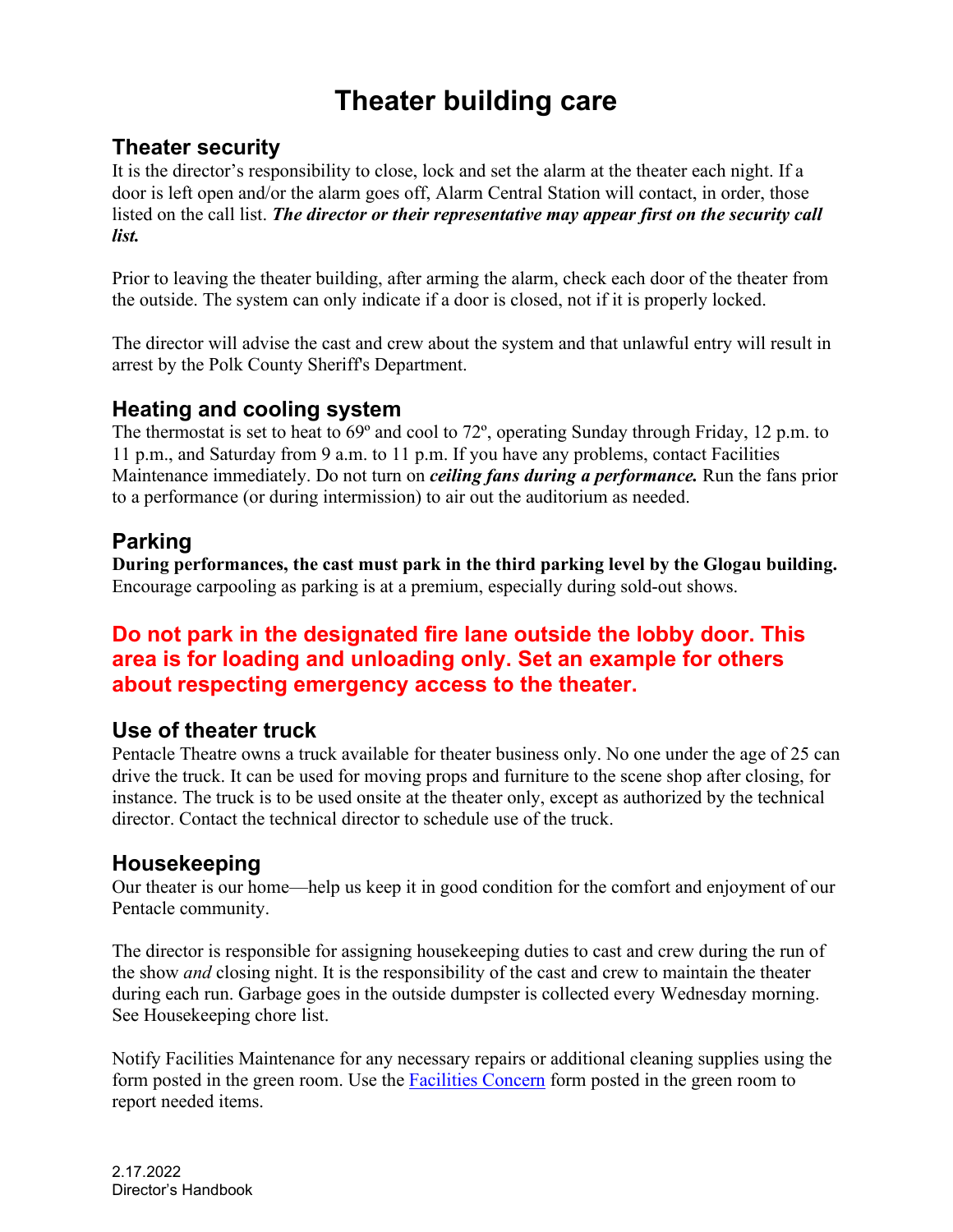## <span id="page-28-0"></span>**Recycling at Pentacle**

No trash bags in the recycle containers.

Empty recycling containers go into the blue bin located in the janitor room by the restrooms. Rinse recycling containers in the floor sink or change them out with the extras stored there.

Our Facilities Maintenance Coordinator recycles cans and bottles on a weekly basis. Volunteers may not take the recyclable items to claim the deposit.

#### <span id="page-28-1"></span>**Closing night** (see closing night chore list)

Be sure to schedule enough people to help with the cleanup and shut down of the building. Directors are responsible for leaving the theater in a clean and tidy condition for the incoming show. See Strike List.

### <span id="page-28-2"></span>**Smoking policy**

There is no smoking or vaping in any part of the building. There is only one designated smoking area at the theater: Northeast side of deck. The bench marks the smoking area.

#### **Upper level**

1. Upper rear deck for the cast and crew.

Pentacle Theatre provides a ashtrays in smoking area.

### <span id="page-28-3"></span>**Fire and safety regulations**

**The care and safety of the facility and those who use it is a shared responsibility.** The safety of patrons, cast and crew must always take priority over other considerations. In the absence of a specific regulation, use common sense. Bring issues to the appropriate authority (director, house manager, executive director, or board liaison).

Instruct your cast and crew to be aware **and** careful.

#### <span id="page-28-4"></span>**Fire lanes**

- Keep fire lanes clear.
- Fire trucks need at least two possible routes of access to the theater: the driveways to and through the parking lot. Keep them clear at all times.
- Observe all parking signs.
- Do not park outside the lobby in the fire lane. This area is for short-term loading/unloading only.

### <span id="page-28-5"></span>**Decks, stairs paths and aisles**

- The State Fire Marshall requires we maintain an unobstructed path at least 44 inches wide.
- Keep the lower deck and front and sides of the upper deck clear of all obstructions such as wood, seats, props, furniture and sets. In particular, do not erect a barrier to the flow of traffic. It is the job of the House Manager to remind patrons that they are not permitted to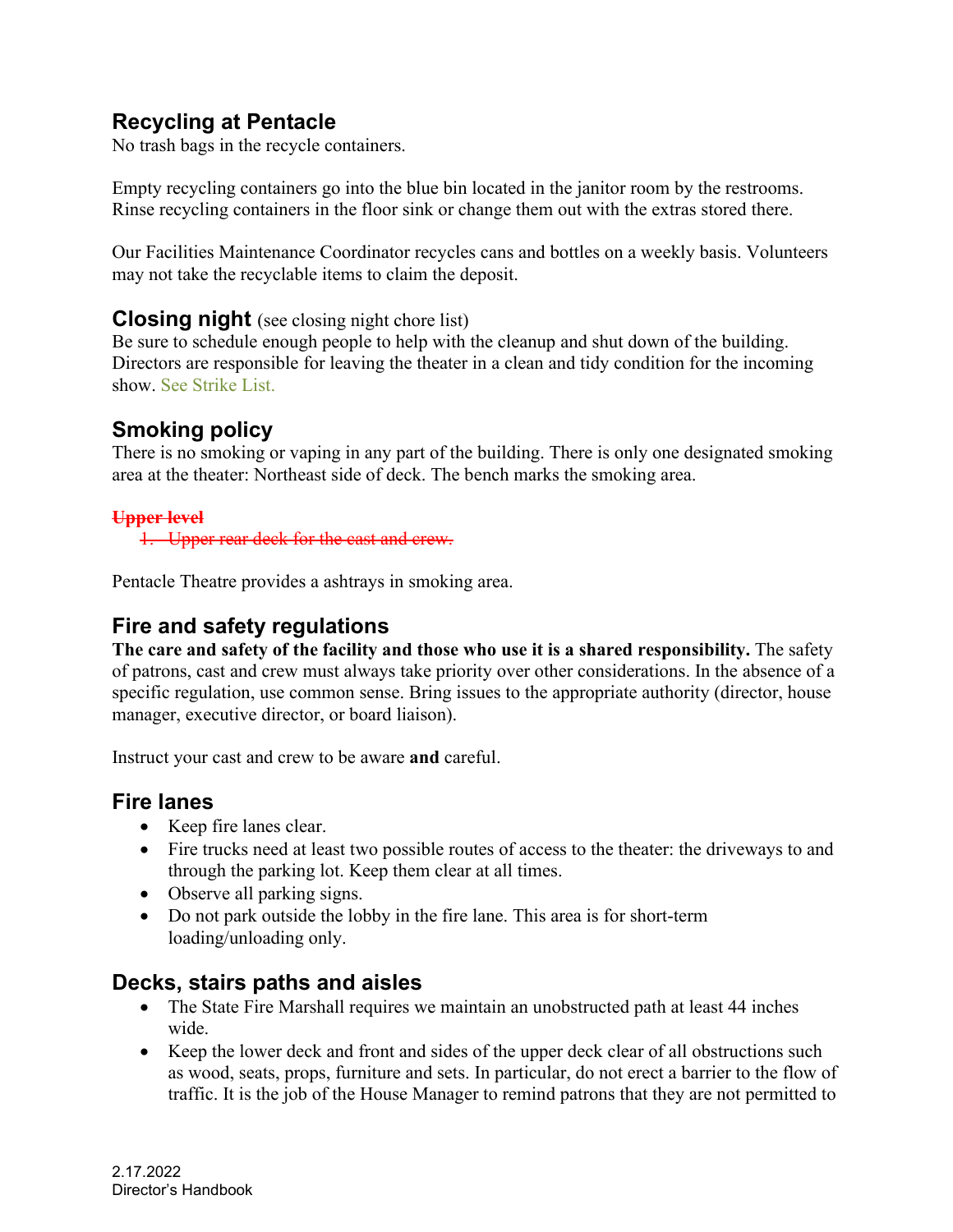walk toward the green room stair door or beyond, unless using the theater stairs presents an access problem.

- All stairways are fire exit routes. Nothing may be stored in any of the stairwells. Keep external stairs clear of debris, leaves, etc.
- Clear the footpath leading from the parking lot to the theater and the handicap ramp of all obstructions including mud and debris.
- No part of a set may be considered part of an exit route unless it is at floor level and unobstructed.
- Steps on the aisles will have sufficient light at floor level.
- In the auditorium, the aisle AND main entrance lights must NEVER be turned off during a performance.

#### <span id="page-29-0"></span>**Theater exits**

• NEVER block the exit doors or cover the exit signs. *Exit signs will be lit at all times.*

### <span id="page-29-1"></span>**Fire extinguishers**

• Fire extinguishers are located throughout the theater including near all exits, in dressing rooms, the booth, lobby, kitchen, etc.

## <span id="page-29-2"></span>**Open flames**

• If you plan to use an open flame in a production, please contact the executive director or technical director for a description of the precautions needed.

## <span id="page-29-3"></span>**First-aid kit**

• A first-aid kit is available in the dressing room and in the tool room. If supplies are running short, please report on the [Facilities Concern](https://pentacletheatre.org/wp-content/uploads/2022/02/Facilities-concerns-reporting-form-1.pdf) form.

### <span id="page-29-4"></span>**Power tools**

• Use of the theater's power tools must be restricted to those persons who know how to operate them as determined by the technical director.

### <span id="page-29-5"></span>**Glow tape and spike tape**

Use glow tape judiciously. It must be "charged" by light to work effectively. Each production will receive a supply of gaffe, glow and spike tape from the technical director. The costs will be charged to the show.

#### **CHECK WITH TECHNICAL DIRECTOR BEFORE USING MASKING TAPE OR DUCT TAPE ON ANY THEATER SURFACE.**

The director is responsible for enforcing these guidelines.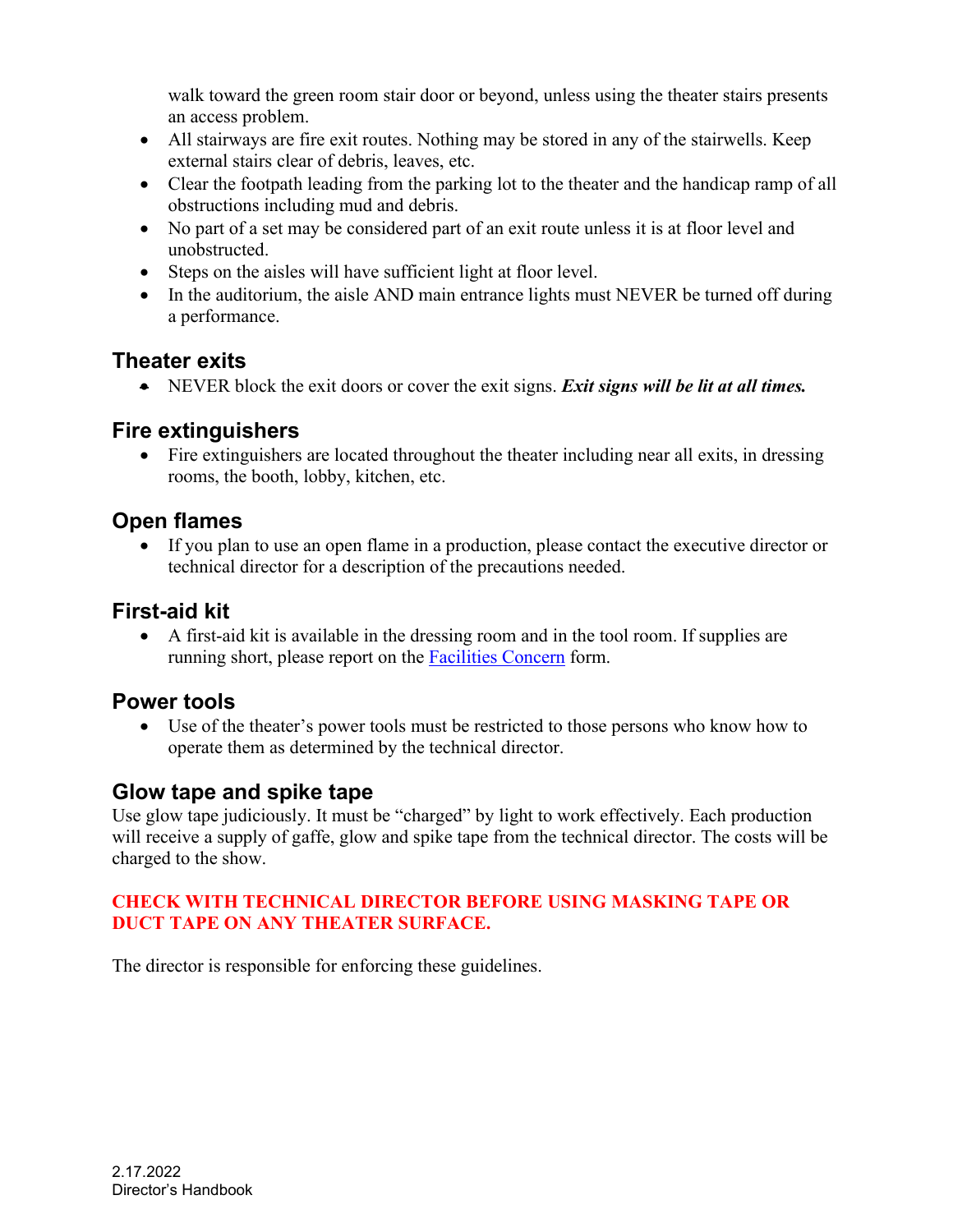## **Set design and construction**

<span id="page-30-0"></span>The following guidelines ensure that a production's technical requirements and ensure actors' needs are met as quickly as possible. Due to the varying complexity of set construction and technical needs, the technical director has until opening night to meet aesthetic and artistic needs of the set.

#### *Everything prior to the Friday night opening performance is a rehearsal.*

#### <span id="page-30-1"></span>**General guidelines**

- All communication regarding set design and construction will be documented in Teamwork Projects (pentacletheatre.teamwork.com) to ensure that deadlines are met, agreements clear and change requests communicated in a timely fashion.
- A 3-D model (electronic or white model) or floor plan will be ready by first read-through.
- Schedule cast and crew work parties for building sets with technical director (every cast member is expected to help with the set).

#### <span id="page-30-2"></span>**Tech schedule – Please see [Technical Director timeline](https://pentacletheatre.org/wp-content/uploads/2018/10/Draft-Technical-Director-timeline) for more information**

Note – for 2022, this timeline is only a suggestion since the auditorium is available for rehearsals. Tech does not commence until three weeks before opening.

(All days are after close of previous show)

- **Sunday**: Strike of last set and move in current set.
- **Monday:** Regularly scheduled rehearsal time used to move into the theater and set construction (costumes, props etc.). Rehearsal photography for musicals.
- **Tuesday**: cast can move in and rehearse on set (if possible, you may move in prior to Tuesday, subject to technical director approval). Rehearsal photography for program.
- **Friday evening**: light hang.
- **Saturday**: Mandatory work party with cast and crew (schedule start time with the technical director).
- **Saturday evening**: light and sound cue programming.
- **Second Sunday**: Tech rehearsal—the primary goal of this rehearsal is to introduce lights and sound cue to cue. This is the day to ensure all technical aspects are in place for your production (e.g., props, costumes, special effects, set pieces affecting the timing of the action including doors, stairs, level, etc.). This allows two weeks to make any needed tech adjustments.

**The stage manager is responsible for backstage** lighting and glow tape (as needed) to ensure the safety of cast and crew.

Tell the technical director about any desired changes, concerns, issues or problems within one day, using Teamwork email response system.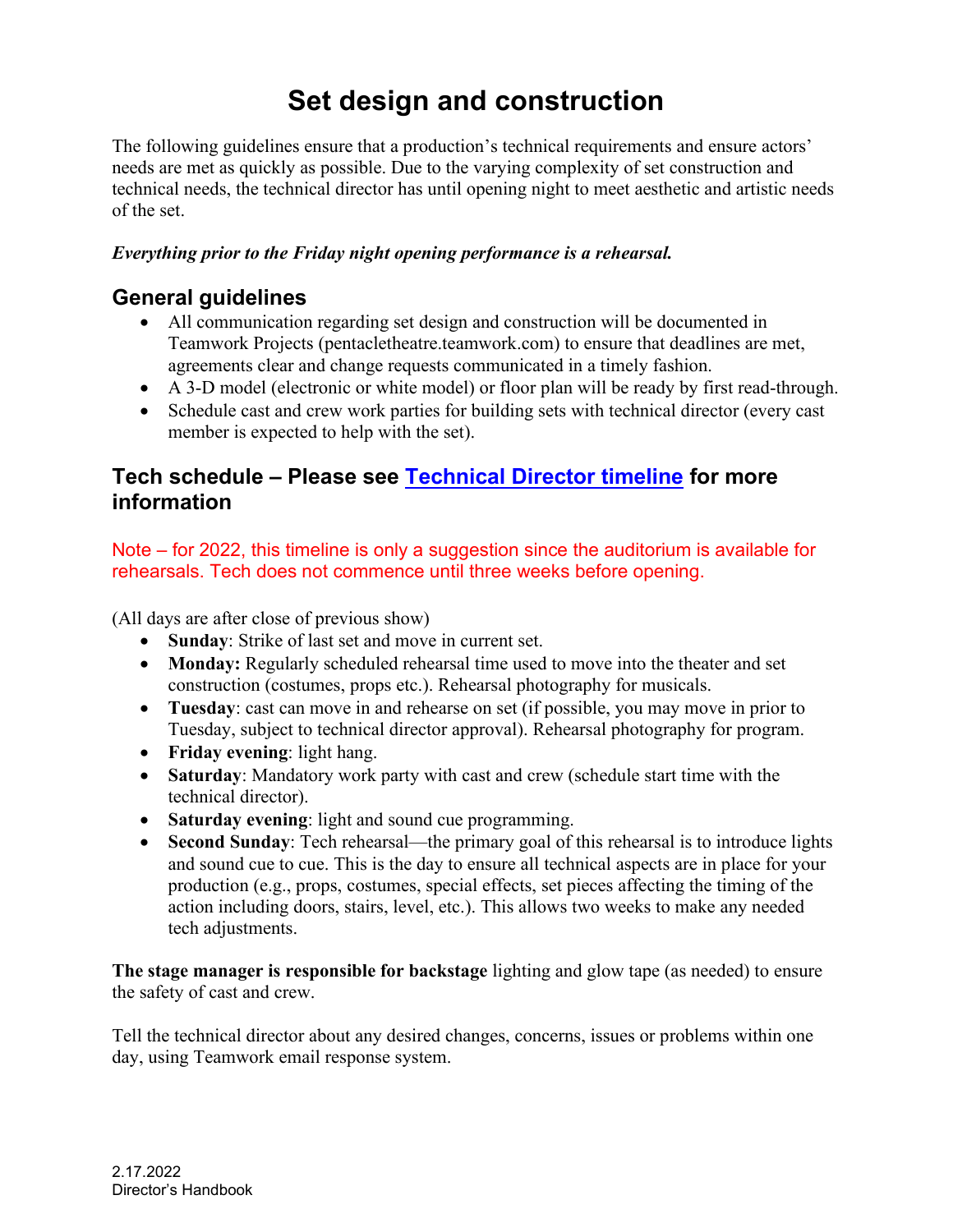## <span id="page-31-0"></span>**Furniture and props**

Properties are kept in the upstairs storage area of the Glogau building. Please contact the Technical Director before removing props from the Glogau. Provide a list of props borrowed to the Technical Director. **On closing night, the director, cast and crew shall remove all furniture and props from the set and return them to private owners or the theater's lobby.**

#### <span id="page-31-1"></span>**Strike**

The technical director and strike crew will take care of dismantling and storing sets and preparing the theater for the building of the next set. The theater truck is available for transport. **Incoming directors are encouraged to be at the theater when their set is being installed.** In the case of a musical, the Musical Director is encouraged to work with the technical director and map/tape out how much space is required for the orchestra.

### <span id="page-31-2"></span>**Sound and light equipment**

**Because the theater has limited resources to respond to emergency equipment failures, the director must inform the executive director, sound chair or technical director immediately when a piece of equipment fails or breaks.** Examples of such equipment include headsets, mics, battery packs, follow spots, computers or lighting instruments. Early notification allows theater staff to arrange for timely repairs or replacements and ensures that the next production has no preventable crises.

It is the director's responsibility to ensure that the light and sound boards are powered off after every performance. The Sound Chair is available to orient the operators to the equipment.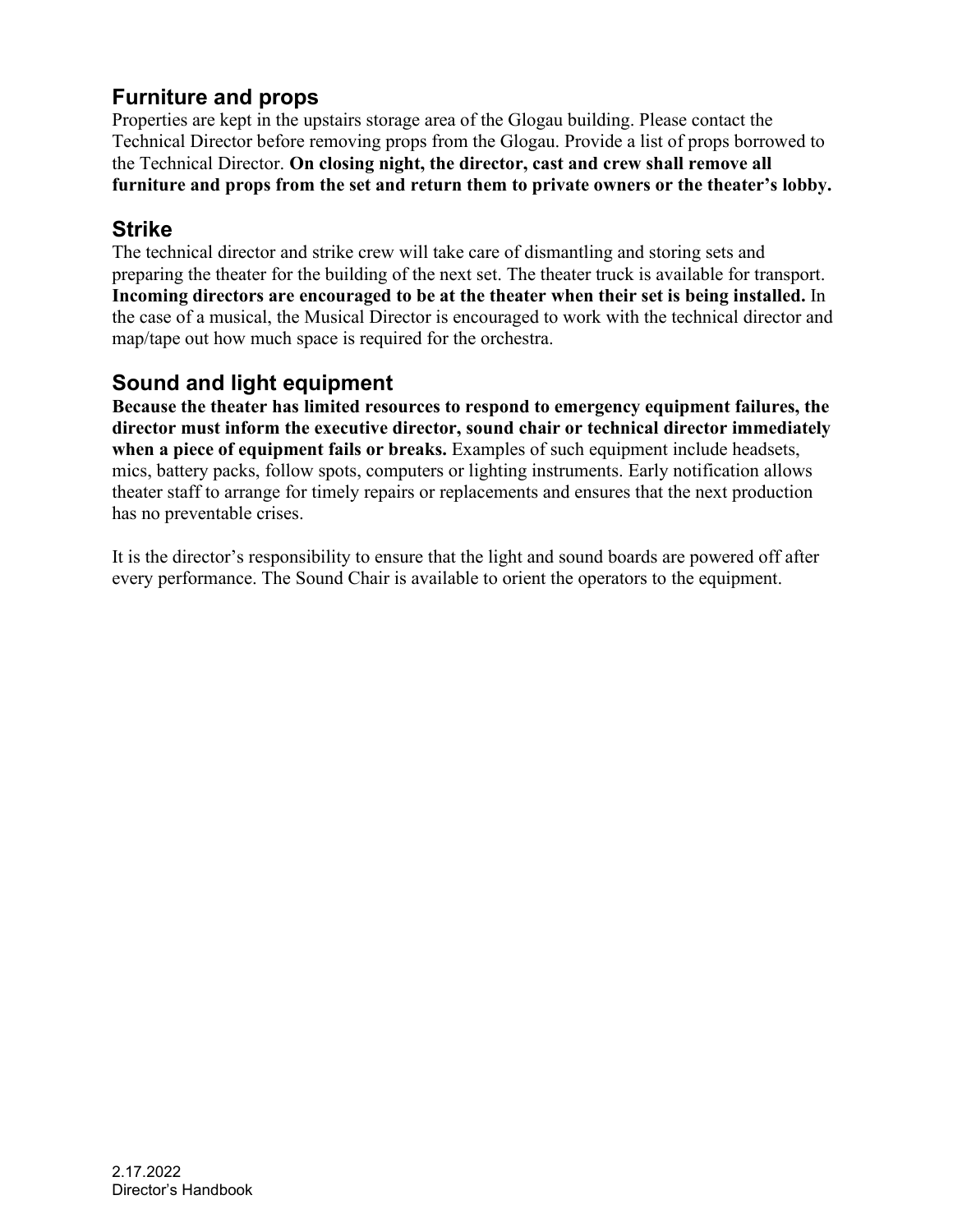## **Electrical rules and guidelines**

<span id="page-32-0"></span>For your safety and the safety and security of the theater, follow these guidelines.

#### <span id="page-32-1"></span>**General**

- 1. Make no additions or alterations to existing electrical systems. If any system does not meet your needs, contact the technical director for assistance.
- 2. Use only three wire grounded extension cords.
- 3. Do not use masking tape, scotch tape, duct tape or any other type of tape that leaves a residue when removed on ANY electrical equipment. This includes the walls of the control booth, mics and battery packs. Gaffer's tape may be used when necessary, but no tape of any kind is to be used on any lighting instrument. Use Gaffer's tape to cover extension cords on the floor (must be removed during strike).
- 4. Keep all liquids away from electronic equipment.
- 5. All electrical wiring on stage must conform to local electrical codes. The technical director will oversee the installation of any electric wiring on the set.
- 6. Blue lights, orchestra lights and plug-in strips are stored in the electrical room.
- 7. Keep access to the electrical panels clear at all times.
- 8. Store radio headsets in the light booth when not in use. Turn them off when you are not using them to preserve the life of the batteries.
- 9. Charge headsets each night.
- 10. Do not use the stage lights for work lights.

#### <span id="page-32-2"></span>**Maintenance**

- 1. Use the form posted in the green room to report facilities issues. In case of an emergency and the facilities maintenance coordinator is not available – call Photo Electric, [\(971\)](javascript:void(0))  [915-1124.](javascript:void(0))
- 2. Volunteers may replace burned out standard light bulbs with those kept in the storage room. Use the same type of bulb with the same wattage as the one that burned out.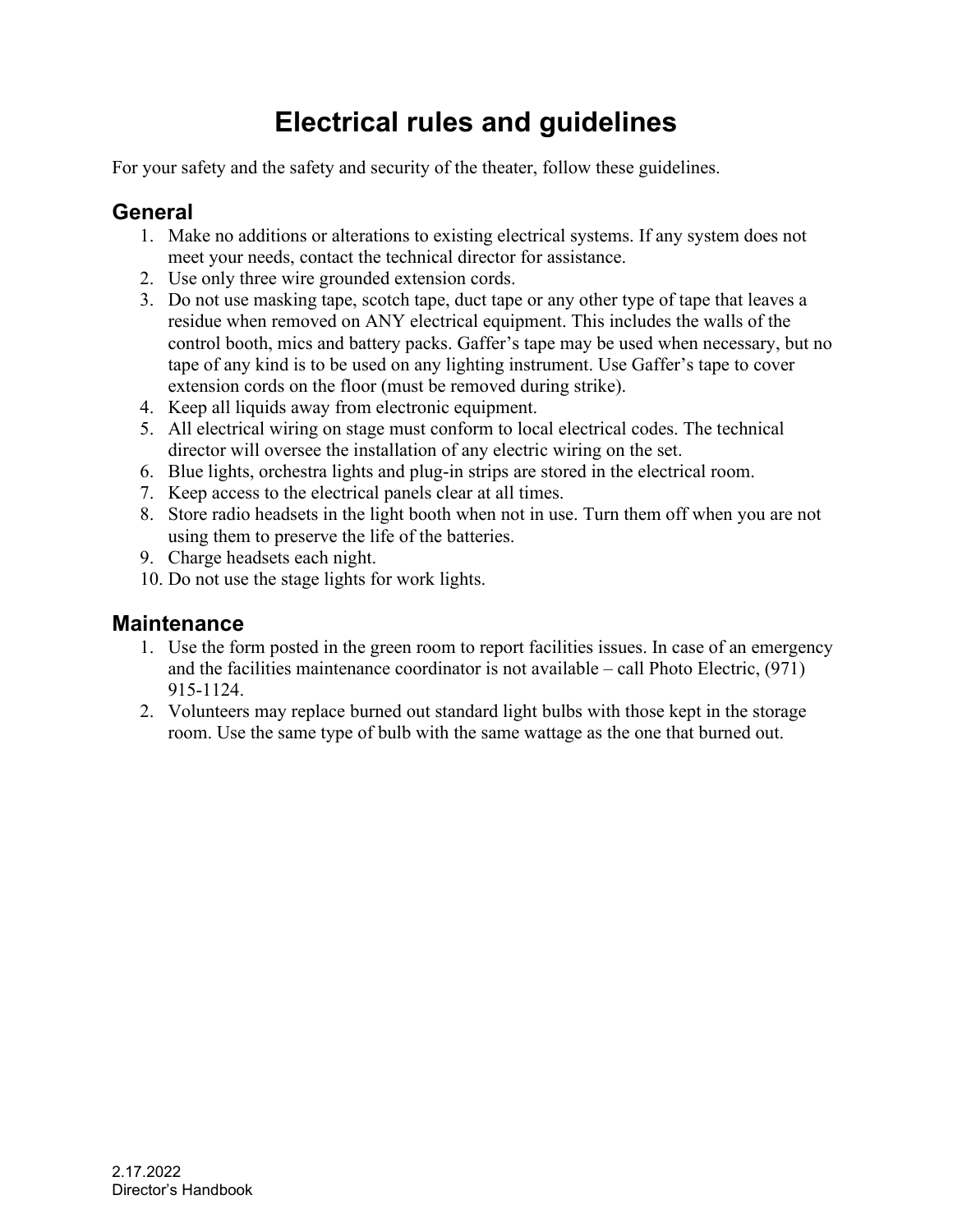## **Lighting**

- <span id="page-33-0"></span>1. Contact the technical director for any advice as to operation of equipment, inventory of equipment, or any unusual requirements.
- 2. Keep the lighting booth clean. No open drink containers or food near the light or sound board.
- 3. Instruct and assist the sound operator to mark his/her script boldly (in pencil for musicals!) with cues, levels, warnings, etc.
- 4. Be extremely careful when replacing lamps in stage lighting equipment.
- 5. Store unused fixtures on racks in the electrical room. Loosen all adjustment devices on fixtures and remove gel frames, barn doors, and funnels.
- 6. Mark the color identification number on all gels with a grease pencil in one corner when cut from large sheet.
- 7. **DO NOT TRY TO REPAIR A FIXTURE OR CHANGE A PLUG.**
- 8. Do not put any device such as strobes, transformers or non-lighting equipment on any dimming circuit.
- 9. Keep heated portions of fixtures two inches from combustible material.
- 10. The technical director will train the follow spot operators on the proper use of the equipment.
- 11. The technical director will demonstrate how to replace burned out lamps to a member of the production team.
- 12. Insist your operator have a checklist to go over everything before each performance.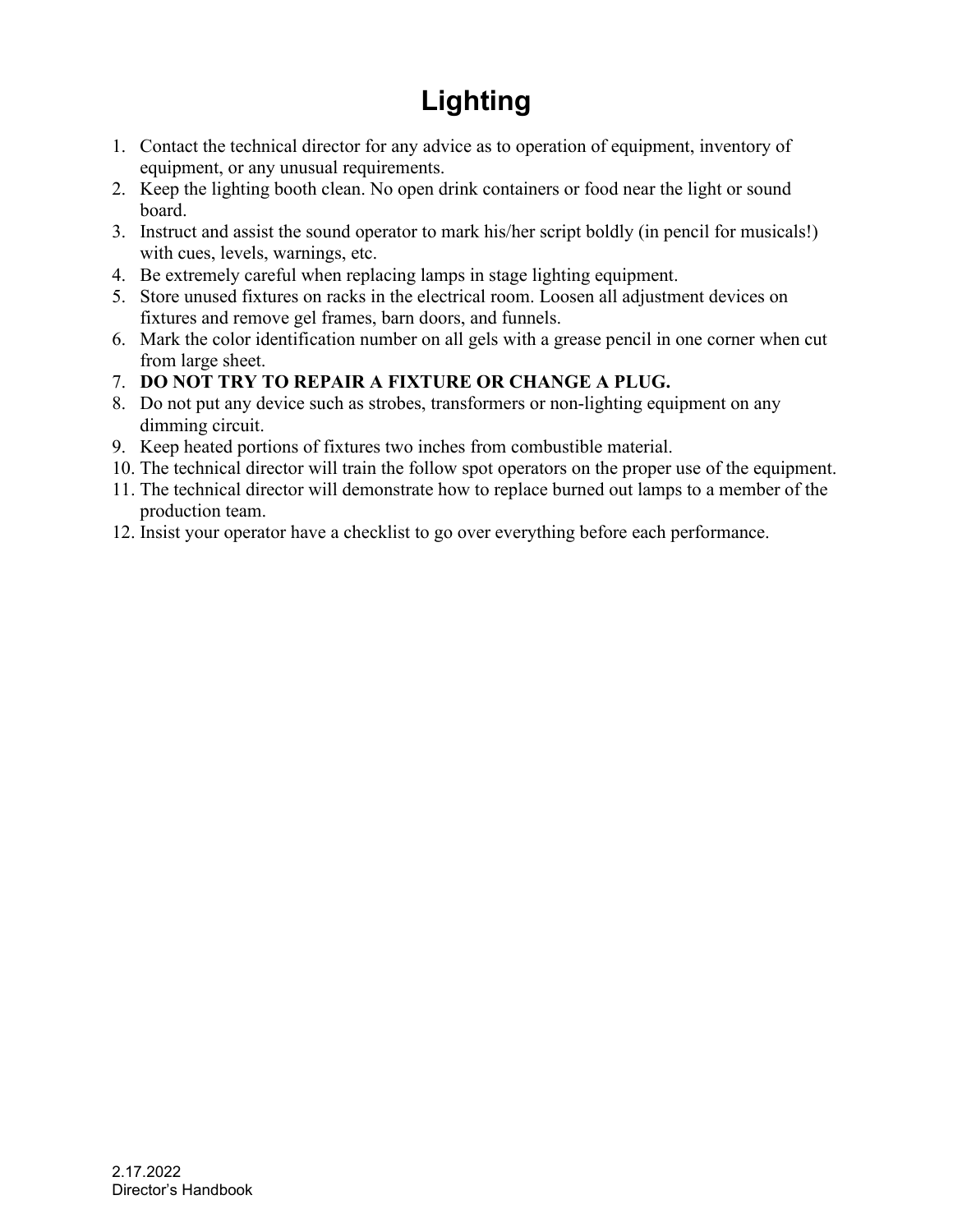## **Sound resources and guidelines**

<span id="page-34-0"></span>At Pentacle Theatre's audio and video department, we try to be as prepared as possible before your production moves into the theater.

#### <span id="page-34-1"></span>**Guidelines**

For all productions; please contact the sound chair as soon as your production has been chosen for the Pentacle calendar.

Directors of musicals must use a sound tech approved by the audio chair. We want to make sure your sound tech understands how our system works. We are also available for any training needed to bring your sound tech up to speed with our system.

With our sound system in the process of being upgraded, it is particularly important to have your sound effects and/or sound tech meet with the audio team so any training can be done before move in.

The Audio and Video Technologies Chair are always available for advice or assistance.

If you wish to use your own (or borrowed) audio equipment, please contact the Audio and Video Technologies Chair. We will make every effort to make it work.

If you do not have a sound designer, please contact the Audio and Video Technologies Chair. We will either find you a sound designer or do the job ourselves.

Assist your sound designer in marking their script with the needed cues. (Refer to the technical director timeline for information about paper tech prior to move in.)

#### <span id="page-34-2"></span>**Musicals**

**First, do not let the actors put on or take off the mics**. Only trained individuals can put on or take off mics. Work with the Audio and Video Technologies Chair to arrange for training. We have experienced a failure rate of two to three mics per production when the actors remove theirown mics. Luckily, the Audio and Video Technologies Chair has been able to make repairs, but there will be a time when the mic will be damaged beyond repair and will need to be replaced.

Please be aware that our body mics pick up more than just the actor the mic is on. You may wish to alter your blocking so that actors are not actually singing face to face, but rather cheat out. The phasing issues caused by this are very noticeable if not handled by an experienced sound tech. In the same vein, if you have an actor who thinks their mic is not working, teach them to stand next to another performer with a mic on.

#### <span id="page-34-3"></span>**Batteries**

We have recently received a donation to purchase the rechargeable battery packs for the 10-Shure OLX-D wireless systems. To use one of the Shure transmitters, all you have to do is remove it from the charging dock, and it will automatically turn on. When you are finished for the day, place the transmitter back into the charging dock. We will still need to use batters for the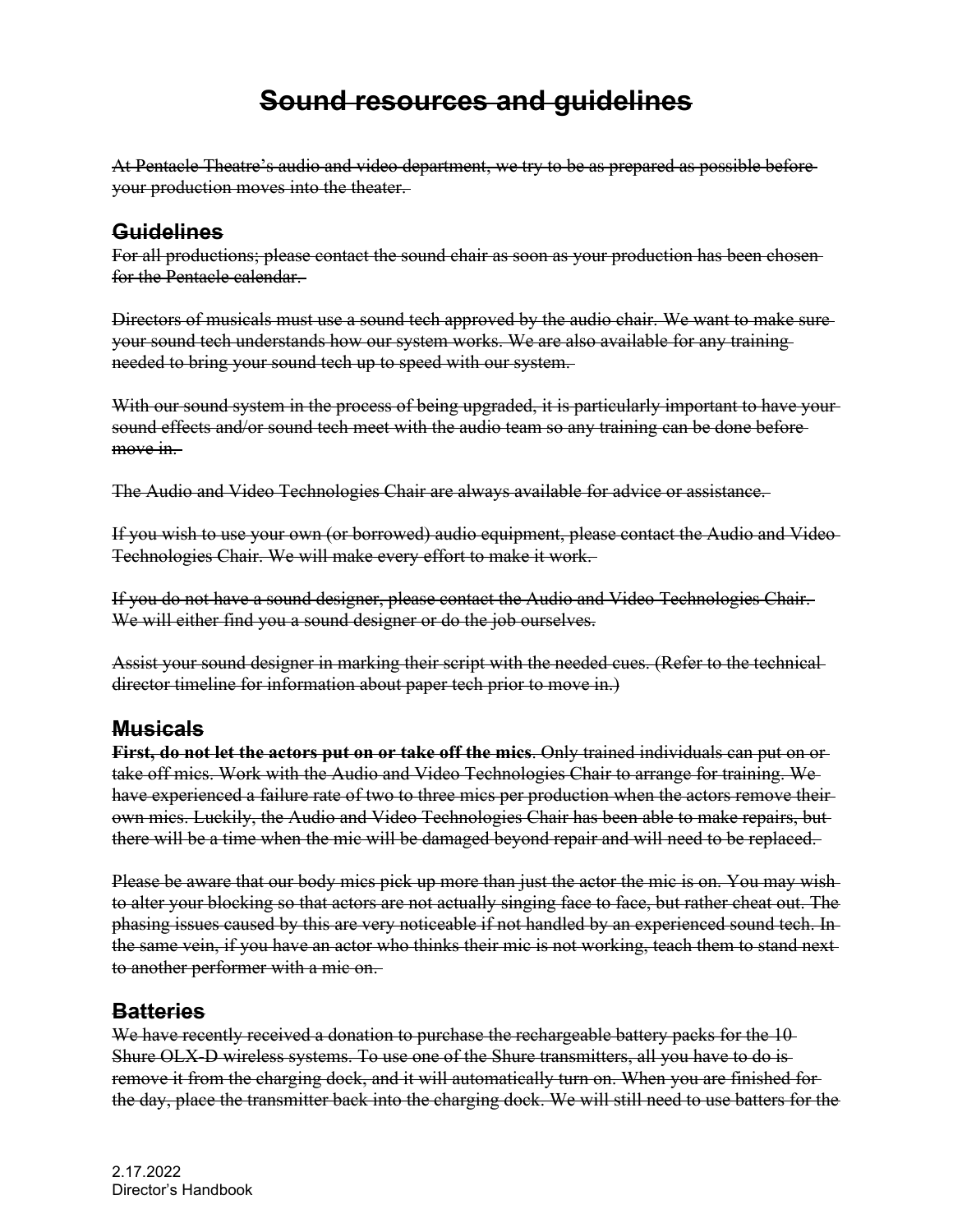older Audio Technica transmitters. Calculate the number of actors times performances and rehearsals, then times two. **Make sure to contact the office to order your batteries at least two weeks before you move into the theater.**

Pentacle Theatre recycles the batteries. Please collect the used ones after each use and put them in a zip lock baggy (I will usually give you several gallon-size).

#### <span id="page-35-0"></span>**Pit**

Please have your musical director contact the audio chair as soon as possible. We would like to have a discussion about the number in the pit, and where they might be placed. We can also planahead for any specialty mics or mic stands, drum shield, etc. Our goal is to try to isolate the pit from the room as much as possible. Our backstage area is nothing but parallel hard surfaced walls, floor, and ceiling, so any sound generated backstage bounces around backstage, then makes it way to the audience. The resulting sound is muddled and delayed. Upgrades to the sound system and acoustical treatments will mitigate some of these problems.

If possible, we will have the Technical Director design the set to help enclose the pit.

#### <span id="page-35-1"></span>**Our equipment**

We use Apple Mac Minis as our media computers. We can run Mac OS QLab (used by most professional theaters in the world), or Windows-based Show Cue System. We will have the computers set to your required software during move in week.

**Do not change any settings with any of the gear in the rack.** If you experience an issue, or want something changed, please contact the Audio and Video Technologies Chair.

Currently, we have eight channels for Sound effects. Center channel (channels 1 and 2), Mains left & right (channels 3and 4), surrounds left and right (channels 5 and 6), and two channels (7 and 8) for backstage practical sound effects. When we have a pit, the two channels backstage are used for pit monitors (we have a total of four separate pit mixes).

#### <span id="page-35-2"></span>**Setting sound effect levels**

We have the ability to remote desktop with both our sound effects software programs, so that levels can be set from the auditorium. We highly recommend using this method for the rehearsals so that the sound effects levels can be optimized. You also need to take into consideration for crowd noise. What may seem loud during rehearsals may seem very quiet during an actual show.

#### <span id="page-35-3"></span>**Running the system**

We have changed the method of turning on all the audio gear in the booth, and at front of house.

**Non-musicals:** turn the rack on by pushing the on/off button that is attached to the rack below the video monitor. We have a sequenced system, meaning pieces of gear are turned on in a specific order to prevent damage to the loudspeakers. Then start the two media computers by pushing the power button for each computer.

When you are done for the night, push the on/off button, and the system will shut down by itself. Make sure to power down the media computers. Don't just turn the monitors off!